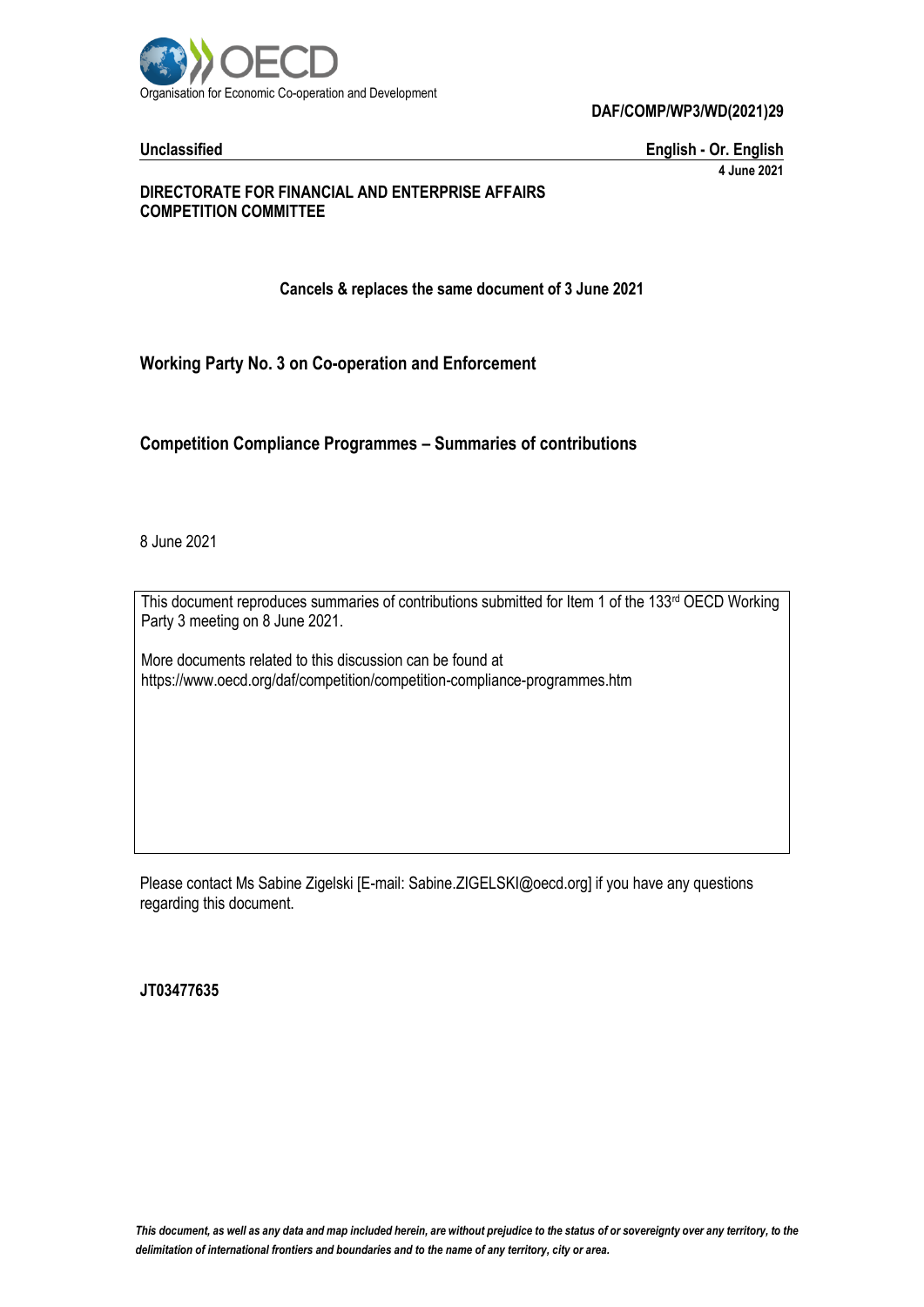#### 2 | DAF/COMP/WP3/WD(2021)29

# Table of contents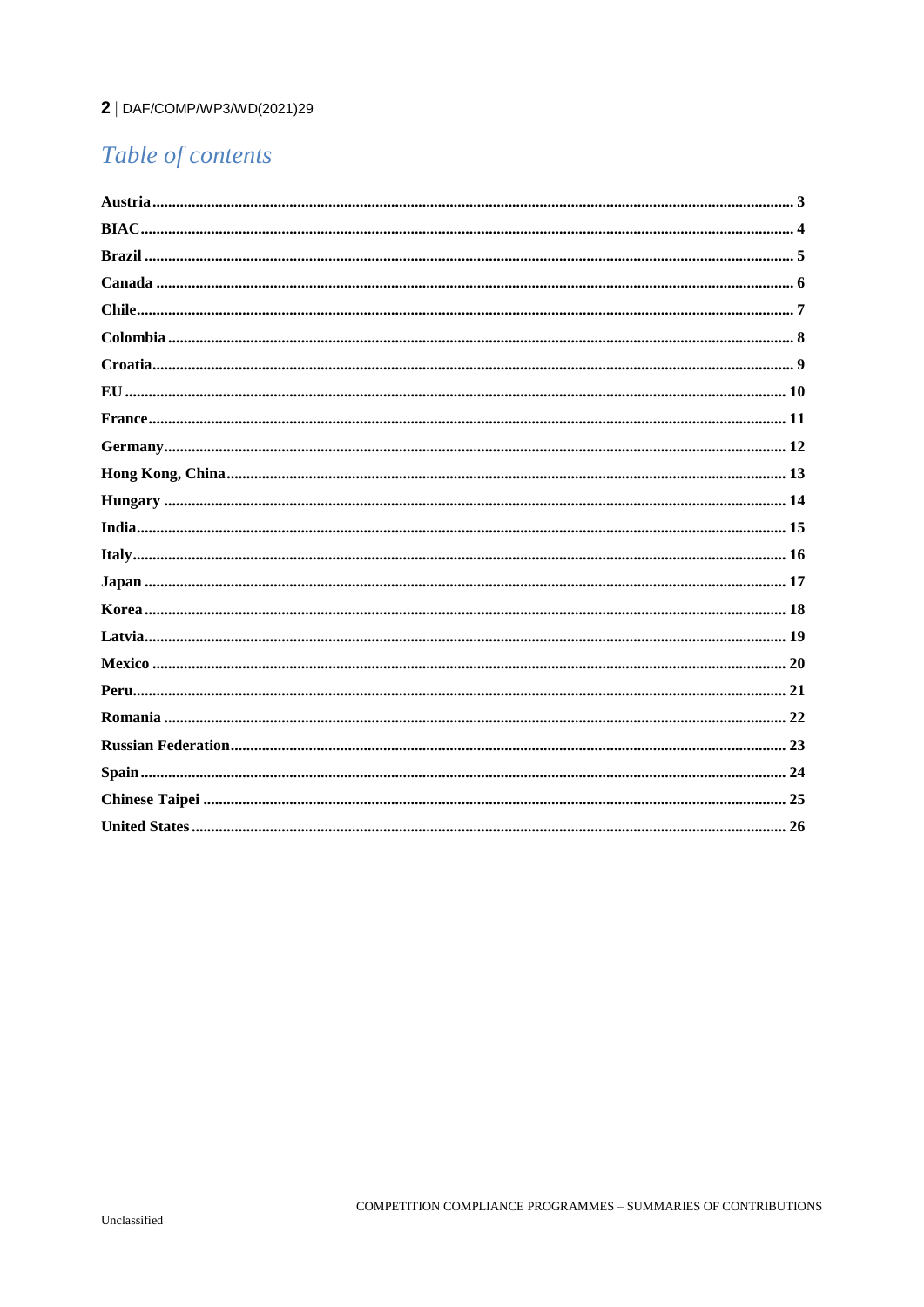### *Austria*

<span id="page-2-0"></span>Companies whose market behaviour fails to comply with competition rules run the risk of incurring high cartel fines and facing other negative sanctions like damaged reputation and loss of confidence by the market and its participants. On that account, effective competition compliance programmes should ensure that cartel infringements ideally do not occur at all.

Compared to recent years, a change of spirit in some industries in Austria happened. The Austrian Federal Competition Authority (Bundeswettbewerbsbehörde, "BWB") welcomes and supports all competition compliance efforts. In many cases Austrian companies have already implemented programmes to ensure compliance with Austrian and EU competition law.

While compliance programmes are not explicitly listed in the Austrian law as mitigating or aggravating factor in the calculation of fines, the Austrian Cartel Court has taken compliance efforts into account in a number of decisions. Companies in Austria have already benefited from reduction in fines so far. This concerned for example cases in which violations were ended as part of the company's compliance measures before the BWB discovered them during their investigation. If in addition the companies fully cooperated with the BWB, this finally led to a reduction of the fine. However, this should be handled narrowly and must be examined separately in each individual case. An overview of the respective decisions as well a list of aspects considered when deciding whether competition compliance programmes could lead to a reduction of fines are described in the contribution.

The BWB endeavours to constantly expand its preventive work to sensitize companies to the topic of antitrust law. For this reason, the BWB published a joint brochure with the Austrian Chamber of Commerce (Wirtschaftskammer Österreich - WKO), which offers a practical guide, especially for (small and medium) companies, that do not have a legal department.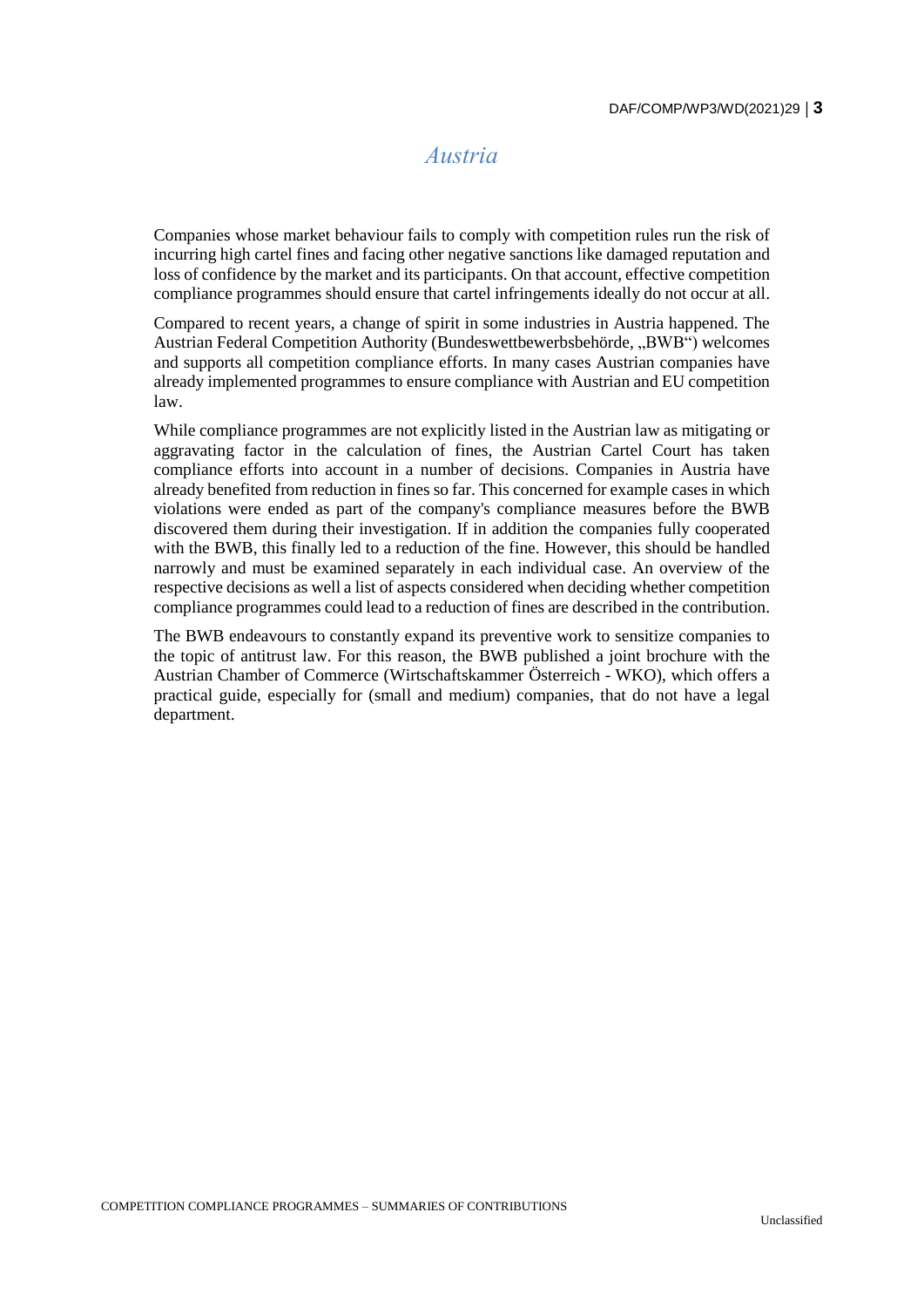#### <span id="page-3-0"></span>**4** DAF/COMP/WP3/WD(2021)29

*BIAC*

Competition compliance programmes have been discussed by the OECD Competition Committee in the past. *Business at OECD* presented a comprehensive analysis of the subject for the June 2011 roundtable. This submission builds on the points made in that document.

While the remarks made then are still valid, the present discussion is most timely, as the world has moved on significantly in the intervening period since the last roundtable on this topic. Over the past decade, compliance programmes have become more sophisticated and costly. They have had to evolve to cater for the proliferation of compliance requirements in other areas (anti-bribery and corruption, as well as trade, tax evasion, data protection and privacy compliance requirements, to name but a few), in addition to the often-heightened expectations of compliance programmes that come in their wake. Increasingly, antitrust authorities have introduced guidance for compliance programmes as well as policies that recognise robust corporate compliance programmes in calculating the fine or even at the charging stage. *Business at OECD* is keen to ensure that we collectively continue to build on that momentum.

This contribution highlights that enforcement agencies and in-house lawyers share an interest in ensuring compliance with competition law. Robust competition compliance programmes are key for preventing and ceasing competition violations. Due to their high costs, it is difficult for in-house lawyers to obtain sufficient resources needed for robust compliance programmes. Hence, policies that support their efforts to fund and design robust competition compliance programmes are key. These can and should include credit for compliance programmes at the charging and/or sentencing stage.

Genuine efforts by companies to promote compliance should be acknowledged as far as possible. Authorities should also acknowledge that, to assist companies in their compliance efforts, far more helpful ("user friendly") guidance, on both robust compliance programmes and on the substance of the law, is required. At the end of the day, both companies and agencies seek the same goal: to try to ensure there are no infringements. Both companies and agencies have a duty to do whatever they reasonably can to achieve this goal for the benefit of society.

The OECD can be hugely beneficial in developing policies and guidance that nurture and promote competition compliance programmes.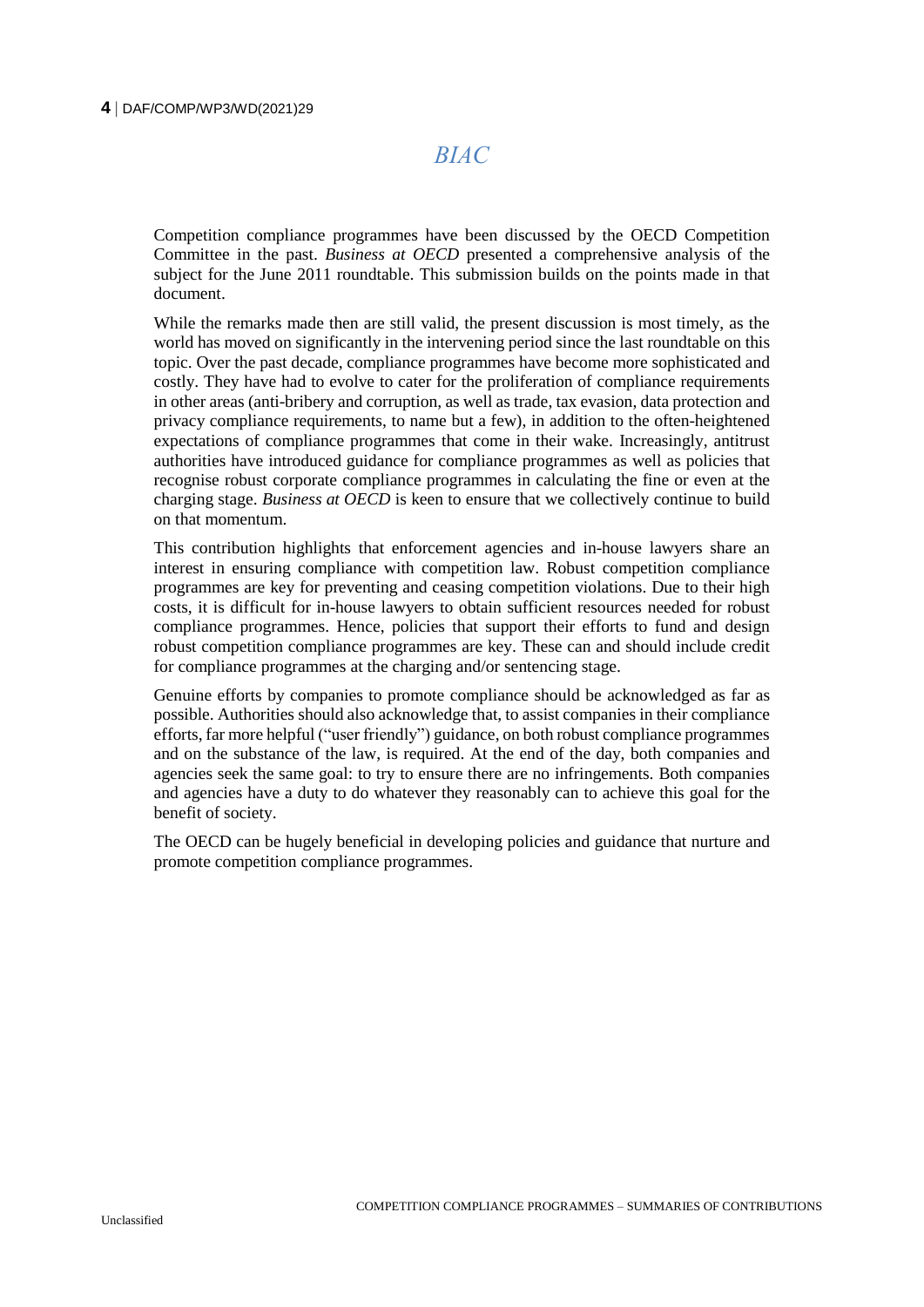### *Brazil*

<span id="page-4-0"></span>The efforts made by antitrust authorities to develop and disseminate Compliance Programmes within the antitrust field can be observed in the Brazilian antitrust experience. The Brazilian competition authority, CADE, considers Compliance Programmes before Law 12529/2012 came into force, which shows the agency's openness to promoting the adoption of compliance programmes. CADE has been using the programmes as a mitigating factor for lighter sanctions whilst taking the opportunity to introduce a culture of compliance and have greater dissuasive effects.

Thus, we can assume this topic is no longer new to the Brazilian antitrust authority, which has over the years enhanced its policy. CADE's policy enhancement is observed at the publication of its Guidelines for Compliance Programs as well as the guides provided in the Guidelines for Cease and Desist Agreements for Cartel Cases. These Guidelines provide that a compliance programme is a sign of an infractor's good faith, thus being a mitigating factor that can reduce the fine applicable to signatories in cartel cases.

Cartels in procurement proceedings within the scope of the Operation Car Wash, for instance, were the subject of cease and desist agreements signed between CADE and some firms involved in the conduct. It was only when firms started to be imposed heavy fines that the number of effective compliance programmes increased.

CADE offered a discount related to implementing or maintaining these programmes in Cease and Desist Agreements executed in the scope of cartel investigations of Operation Car Wash, as well as in cartel investigations in the market of fuel resale and distribution in the Federal District (this one being signed between CADE and Rede Cascol). However, as outlined in CADE's Guidelines for both Competition Compliance Programs and Cease and Desist Agreements, merely undertaking a compliance programme does not preclude the authority from punishing antitrust violations.

It is worth noting that one must prove the programme existed before the agreement. In addition, the decision to propose the agreement must be directly related to the decision to enter into it and to the information and documents provided.

Thus, the Brazilian antitrust authority understands effective compliance programmes may add to the cultural organisation within companies and the markets, as well as antitrust enforcement through financial contributions, which are calculated based on an expected proportional and dissuasive fine. The experience of CADE evidence that best practices and compliance with the Brazilian Competition Law may benefit both society and firms; additionally, both private and public sectors make efforts to enhance the adhesion to compliance programmes through advocacy or agreements alternative to sanctions.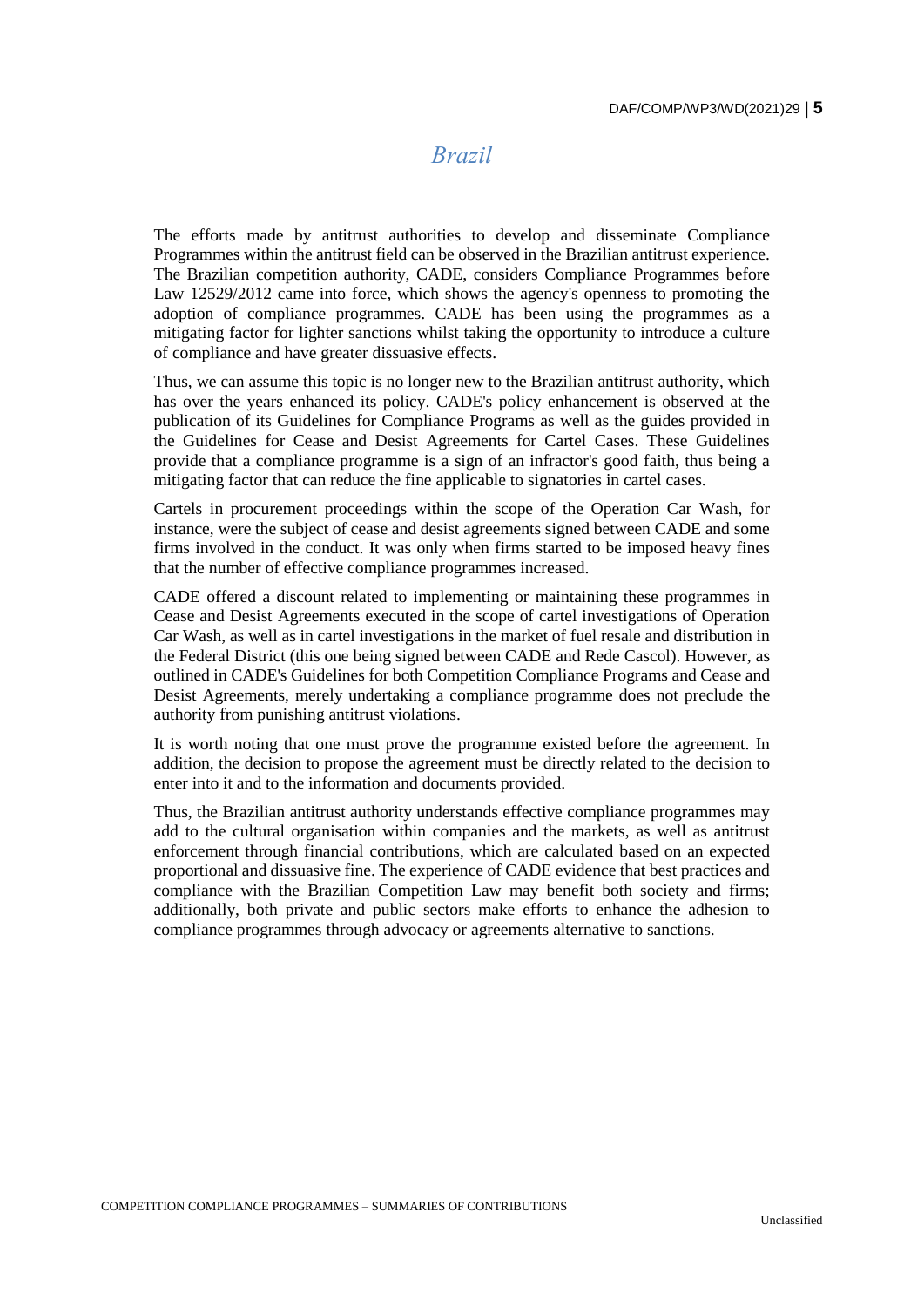# *Canada*

<span id="page-5-0"></span>The Canadian Competition Bureau ("CCB") has a long history of providing guidance to the legal and business communities about competition law compliance programmes. The most recent version of its guidance was published in 2015 and contains flexible, principlesbased minimum requirements to demonstrate that a corporate compliance programme is credible and effective. These requirements are designed to inform the CCB's approach to the credit for compliance programmes that is available to cooperating parties further to Canada's Leniency Programme.

The CCB's guidance also underpins the authority's broad view of compliance. As digital transformation accelerates, businesses may face new or changing risks in relation to competition law. The principles contained in the CCB's guidance are flexible enough to provide meaningful direction to businesses, especially in respect of their risk assessment and programme evaluation processes.

Canadian small and medium sized enterprises ("SMEs") have relatively low awareness of competition law and their compliance obligations. This observation, coupled with the growth of virtual outreach and events during the COVID-19 pandemic, has shifted the CCB's compliance promotion strategy to focus on virtual educational resources specifically designed for SMEs and the organizations that support them, such as chambers of commerce and trade associations. In the past months, the CCB has developed successful on-demand virtual training, webinars, podcasts and web-based bootcamps to increase SMEs' awareness of their compliance obligations. Social media promotion and partnerships with government and other stakeholders have amplified the reach of these resources.

The CCB is supporting ongoing OECD research on the topic of gender inclusive competition policy, which includes compliance. The CCB has taken early steps to target certain outreach initiatives and educational resources with gender, diversity and inclusiveness principles in mind, and intends to build on these activities in the future.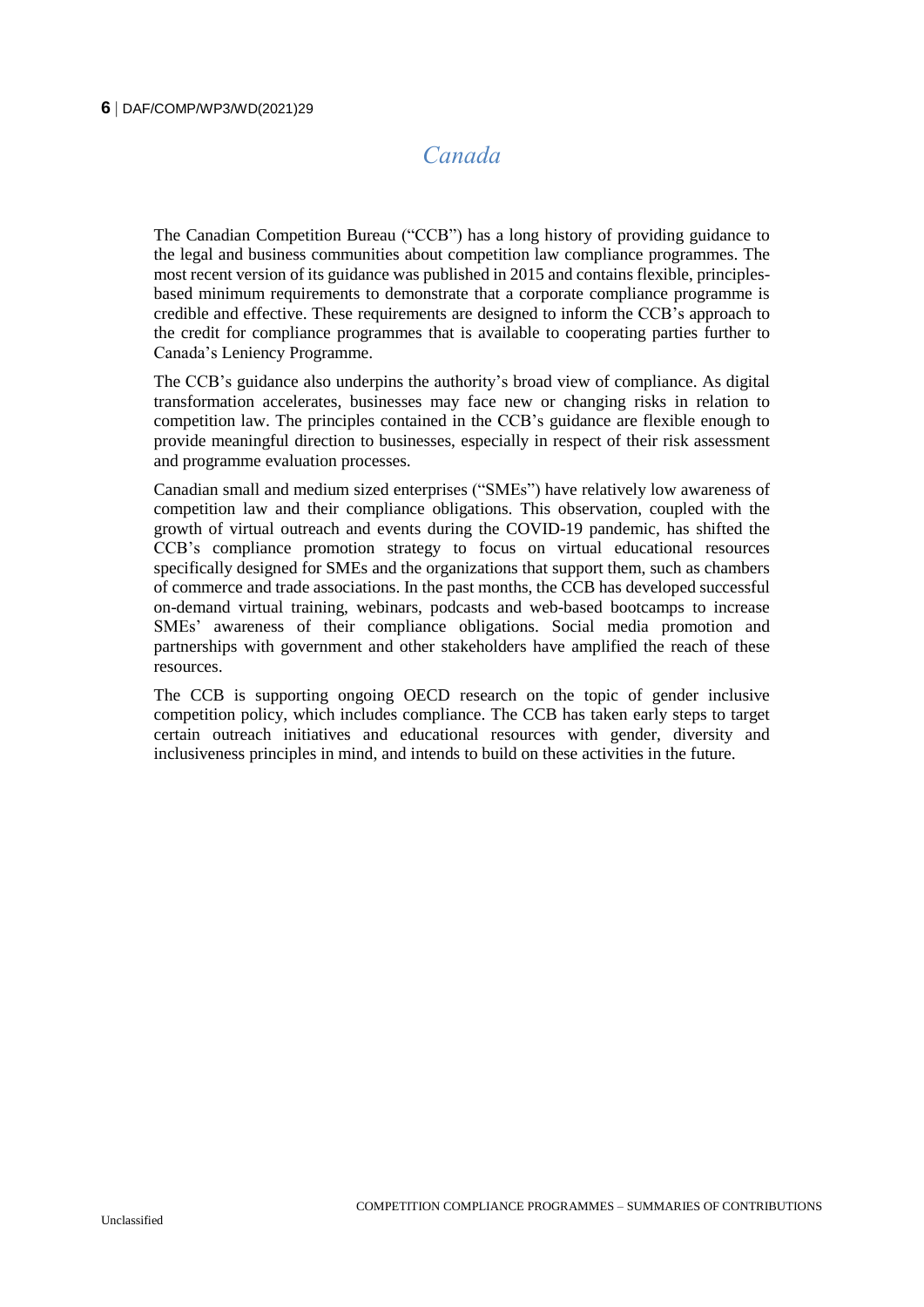#### *Chile*

<span id="page-6-0"></span>This contribution addresses the following aspects regarding the inception of competition compliance programmes ("CCP" or "CCPs") as a tool for the prevention and detection of anticompetitive behavior by firms and other economic agents.

The report describes the regulatory framework applicable for CCPs, mainly based on the 2012 guidelines published by the competition agency ("FNE") and its policy to promote CCPs. Other agency interventions also are explained.

The report also presents the TDLC´s jurisprudence in relation to the implementation of CCPs. The TDLC has held that it is possible to sustain that a CCP implemented by company in accordance with certain standards, may be used as a mitigating factor. The CCP must comply in its execution and implementation with the minimum attributes recognized in its jurisprudence.

Finally, it examines rulings related to the consequences a CCP may imply for firms who adopt these programmes, particularly referred to its possible mitigating effects on the sanctions imposed in an infringement procedure.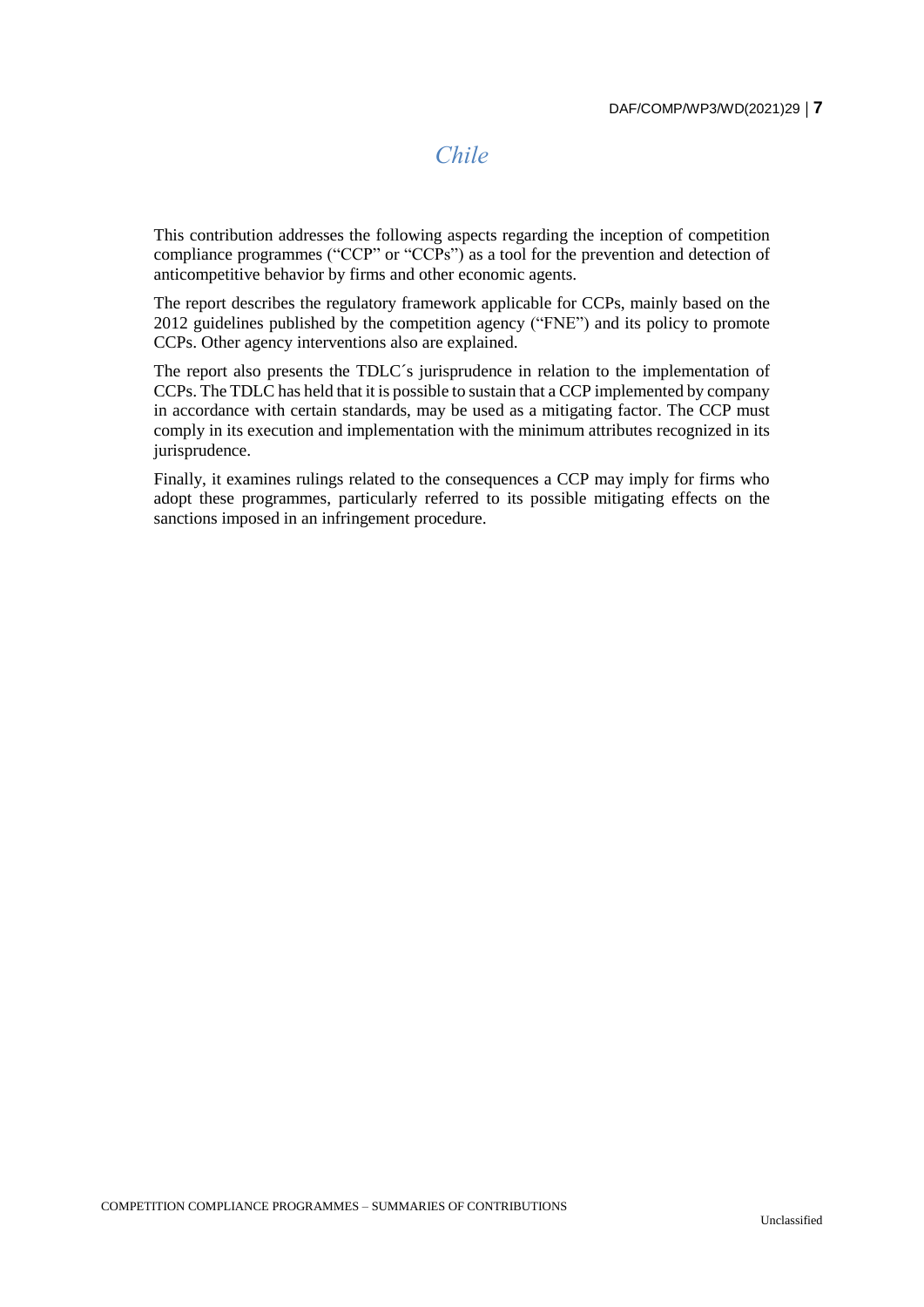#### <span id="page-7-0"></span>**8** DAF/COMP/WP3/WD(2021)29

# *Colombia*

This document puts forward the Superintendence of Industry and Commerce's (henceforth, SIC) most recent developments regarding advocacy policies, including those aimed at promoting compliance programs. Our contribution to the present discussion is based on the SIC's experience supporting the designing and advising the development of the 2020 National Technical Standard for the establishment of best practices on the compliance of Colombian competition laws and policies, alongside the Colombian Institute of Technical Standards and Certification. Also, the document will provide an overview of some advocacy initiatives undertaken by the agency to raise awareness of competition compliance and promote a competition culture. Lately, the SIC's approach in this regard has been especially mindful of leveraging actual complementarities among the authority's workstream, advocating for a competition culture and compliance with a comprehensive and multi-stakeholder perspective will most certainly have an impact on its enforcement activities.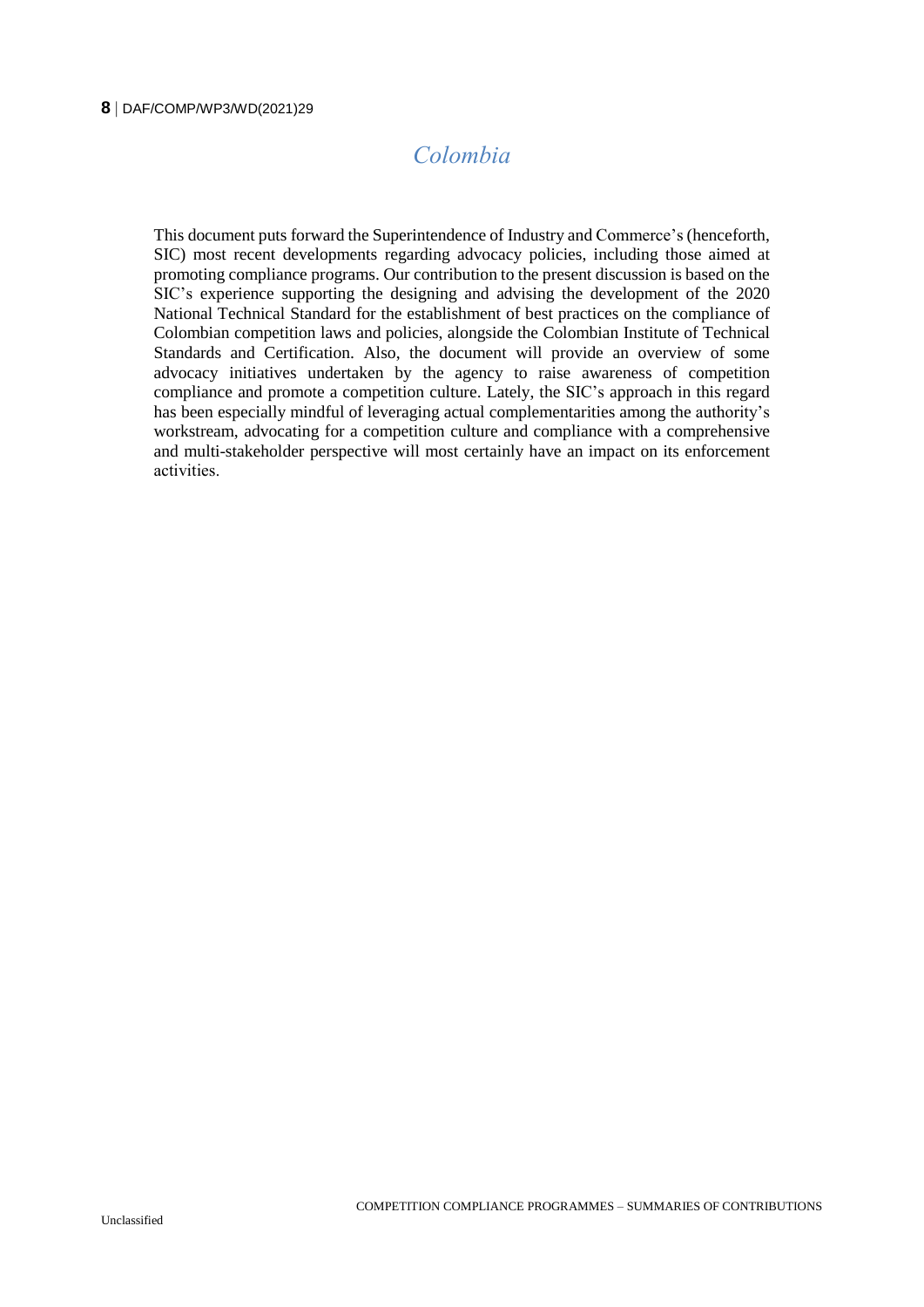# *Croatia*

<span id="page-8-0"></span>Enforcement of competition law and its effective implementation would be difficult to achieve without constant competition advocacy efforts from competition authorities and without awareness of undertakings about benefits of competition. There are many competition advocacy activities of competition authorities that contribute to this goal (legal opinions, communication campaigns, market studies, publications, lectures etc.) and from the side of undertakings, competition compliance programs present a very good instrument which can help to prevent any competition law infringements by educating internally its staff (management and employees) about competition law.

Effective compliance programs can be seen as a path to effective competition but only if they are constantly applied by undertakings and not being just another formal internal document of the undertaking without its proper use. The assessment of competition compliance programs by competition authorities should limit itself to some advice or guidance but it should not be the task to approve or assess the quality of compliance programs due to the explained reason that they have to be company specific.

With the aim to support undertakings in their efforts to do business in line with competition rules, Croatian Competition Agency (CCA) published Guide for compliance programs called "*Practical Guide for undertakings to establish a Competition Compliance Programme*". In Croatia, compliance programs are applied as commitment measures mostly in cases of non-horizontal agreements where the problematic provisions in the agreements have already been changed and then the compliance programs with education in competition law for employees of the undertaking in question are determined as additional measure in the final decision of the CCA. Besides that, the CCA engages in many competition advocacy activities that promote competition including publication of brochures and cooperation with professional associations and universities.

New approach in competition compliance and new competition advocacy tools should among others include on-line webinars on platforms or topical podcasts. The impact of damages claims on promotion of competition and personal liability are valid points that deserve more consideration in the future.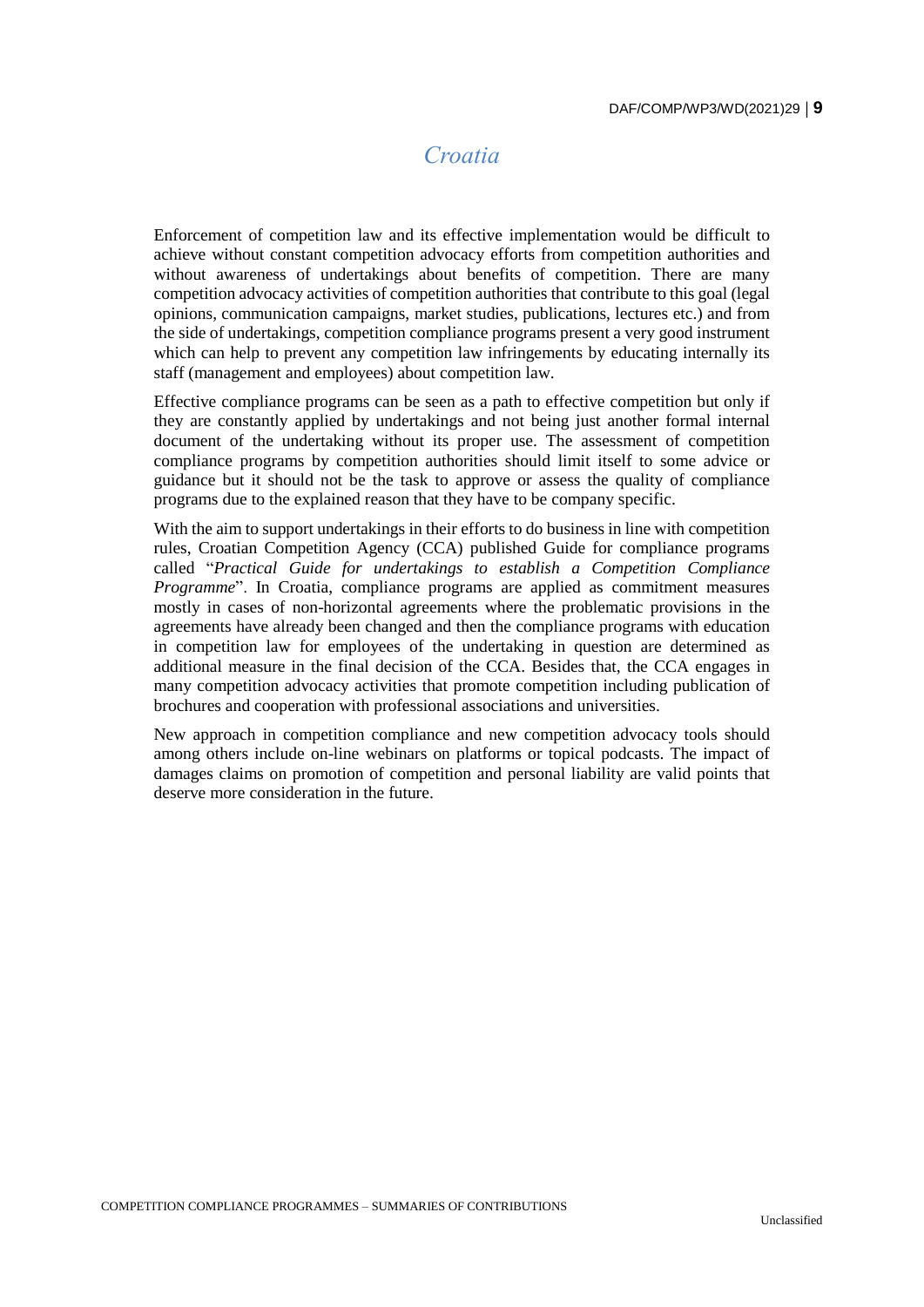*EU*

<span id="page-9-0"></span>Compliance with competition law continues to be important for authorities and is still in the self-interest of every company. The most effective way to stop a violation is to ensure it never starts. Effective corporate compliance markedly contributes to this end. Indeed, it has a preventive dimension, which complements the investigative and sanctioning enforcement of agencies.

Enforcers rarely have the opportunity to stop antitrust violations before they start and rather rely on deterrence. Fines are fundamental in this respect: they are a powerful tool in drawing the attention of undertakings to the potentially significant consequences of illegal practices. However, the ultimate aim of cartel and antitrust policies is not to levy repeated and high level fines – the goal is rather to minimise the need for such sanctions because companies follow the rules. This is why compliance is of the utmost of importance.

In terms of promoting a compliance culture, the Commission faces a context, which is likely different compared to other jurisdictions given its exclusive reliance on fines to achieve deterrence, the large size of the companies it deals with and its long history of enforcement actions and high level of sanctions.

The Commission's approach to compliance programmes is based on a few guiding principles: compliance with competition law, as in any other field, is the responsibility of companies but the Commission welcomes and supports compliance efforts by companies. Moreover, compliance efforts bring their own rewards and rewarding companies for their compliance programmes is not necessary.

The Commission is committed to support compliance initiatives by increasing awareness and offering guidance, it published its "Compliance Matters" guidebook for companies in 2011. Moreover, the Commission supports compliance also by giving access to a significant amount of reference materials on compliance strategies from various business organisations and other competition authorities on its website.

The Commission's starting point is that there is no "one-size-fits-all" compliance programme that can be used as panacea to any possible competition concern. Compliance depends on a range of specific factors, which vary according to the company.

Finally, in an evolving world, particularly in the context of the pandemic, there is an obvious link between compliance and guidance. Consequently, in recent times, the Commission has been more openly engaging with businesses, for instance, by activating its existing tools for providing more formal guidance on particular arrangements and adopting a temporary Framework for assessing antitrust issues related to business cooperation in response to situations of urgency stemming from the current COVID-19 outbreak.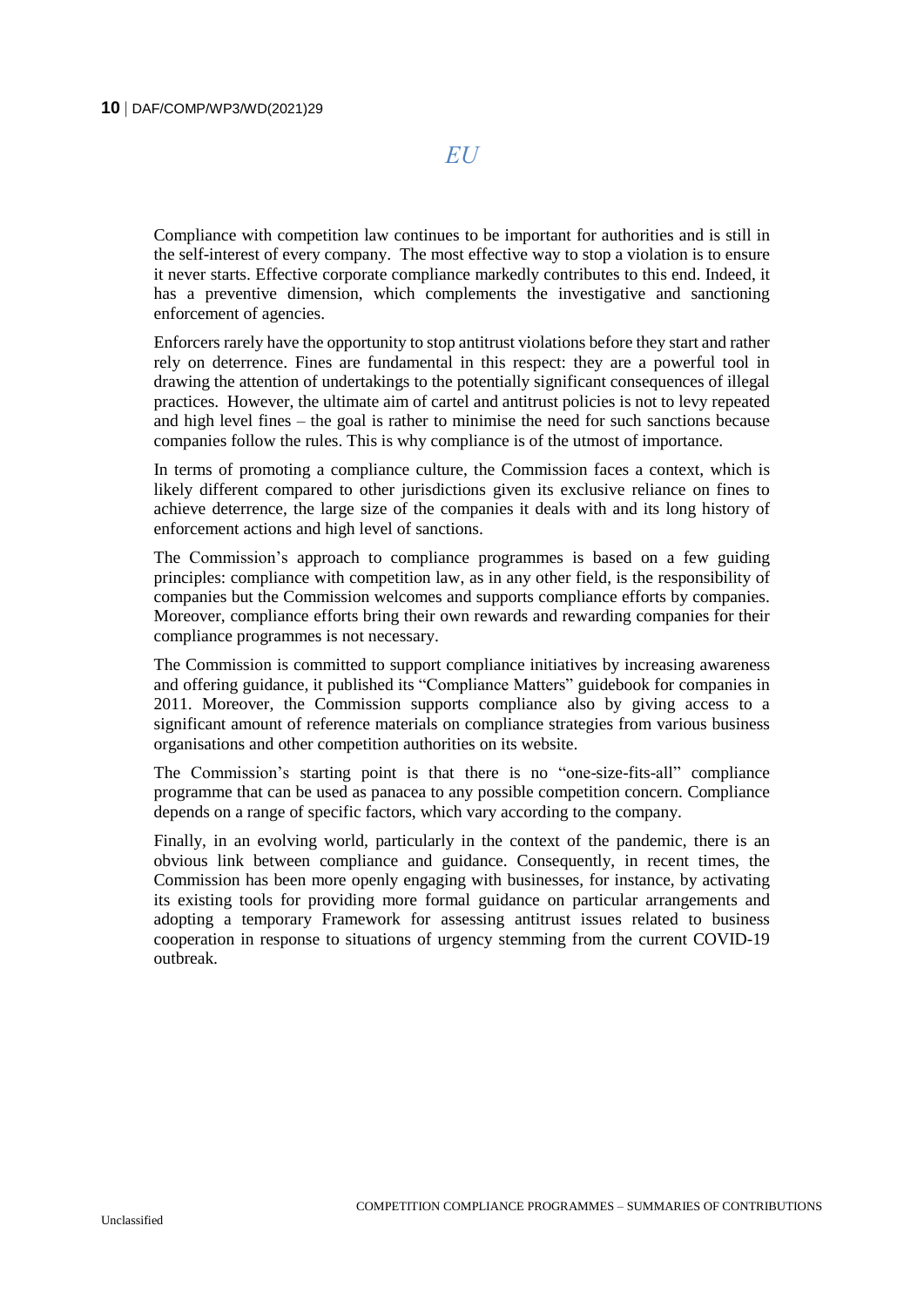# *France*

<span id="page-10-0"></span>Competition compliance programmes are tools for preventing and managing competition risks and the Autorité de la concurrence encourages their systematic implementation. Although the cost of implementation can be high, the resulting positive benefits should encourage companies to adopt such programmes. Compliance programmes can indeed prevent high financial risks but also significant risks of damage to the image and reputation.

Compliance programmes are also a risk management tool, in that they must enable companies to detect, report and remedy potential violations. When faced with a notice of breach revealed by a compliance programme, the company may decide to use the leniency procedure.

Beyond the two-fold objective of preventing and dealing with breaches, it is important that the compliance programme is designed by and for the company and includes all the elements necessary for its effectiveness.

To encourage the implementation of compliance programmes, in 2012 the Autorité introduced a system of penalty reductions if the company committed to implementing a compliance programme. This approach changed in 2017. While reaffirming the importance it attached to compliance programmes, the Autorité considered that the development and implementation of compliance programmes should become part of companies' day-to-day management.

In 2020, in response to a request from companies, the Autorité set up a dedicated compliance working group made up of company managers, lawyers and Autorité representatives. The group concluded, among other things, that an important action to take would be to draft a new framework document on competition compliance programmes to be published in 2021.

The Autorité also supports operators by developing a range of compliance tools. Since its inception, the Autorité has been proactive in promoting competition law and making it more accessible. By offering practical tools to companies, it contributes to the compliance process.

The Autorité assists economic stakeholders in their compliance efforts in several ways: it develops an extensive decision-making practice, it conducts an active policy of disseminating content (thematic studies, joint studies with other authorities, turnkey compliance tools such as the guide for SMEs).

The Autorité communicates widely on competition rules and their virtues, as well as on its decisions and opinions. It uses a variety of communication tools to facilitate compliance ("Compliance" boxes in its press releases, videos and infographics on the website, summaries in its opinions and decisions).

The period of the health crisis was also an opportunity for some competition authorities to provide informal consultations that helped support operators in their compliance efforts.

The Autorité is also involved in a global reflection on compliance at European and international levels. In addition to its involvement in the ECN, the ICN and the OECD, in 2019 for example, it took the unprecedented initiative during the French presidency of the G7 of piloting the drafting of a joint agreement by the authorities of the member countries on the theme of "Competition and the Digital Economy".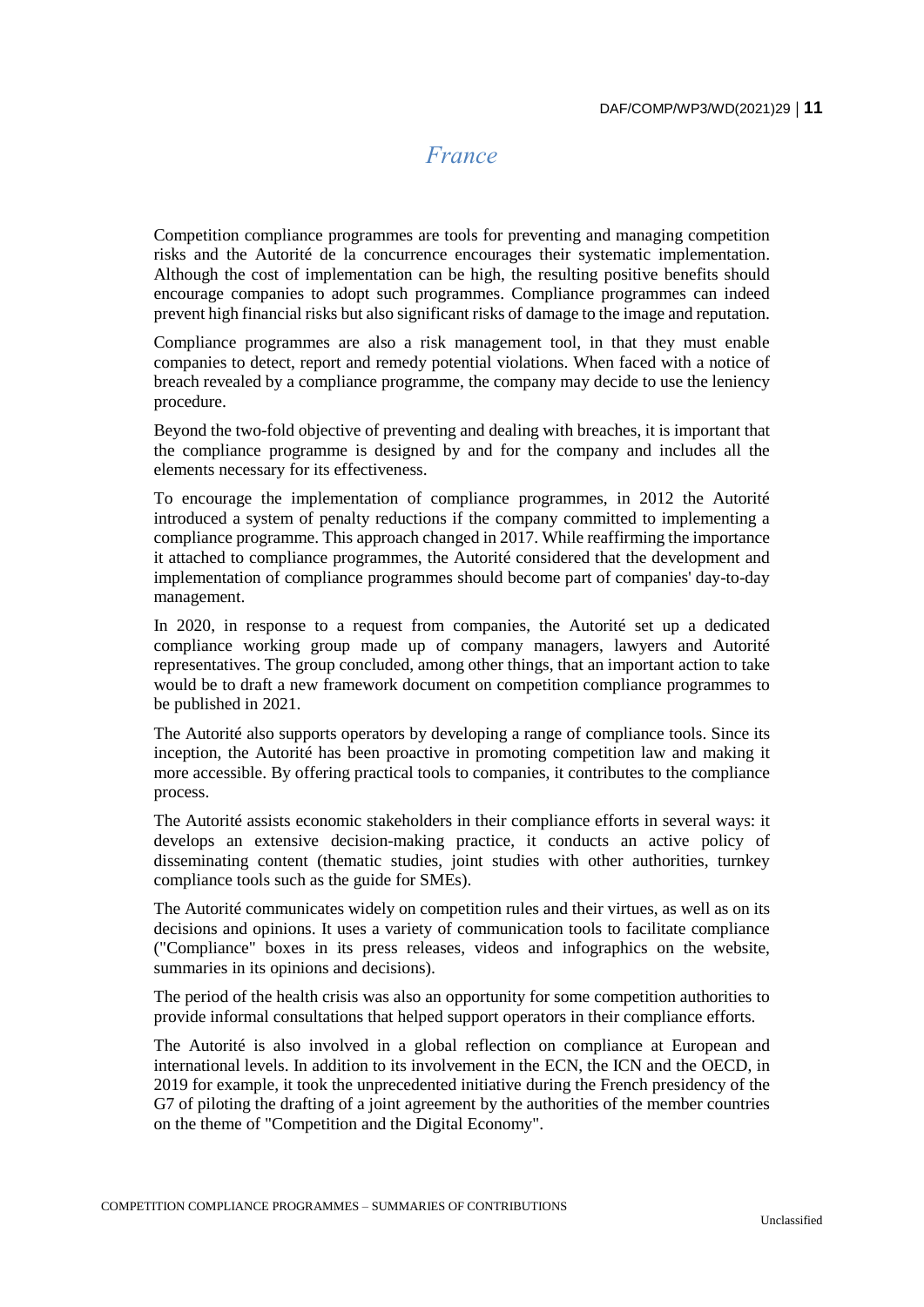# *Germany*

<span id="page-11-0"></span>The contribution describes two major developments in Germany that reflect the growing importance of compliance measures in competition law over the last couple of years.

The first development comes along with the amendment to the German Competition Act in January 2021. A new provision establishes an explicit legal basis for the long-standing practice of considering compliance measures as mitigating factors in the setting of fines for antitrust law infringements. The provision introduces at the same time the possibility for competition authorities to take into account compliance measures implemented *prior* to the misconduct at stake (whereas so far only compliance measures implemented *after* the infringement were considered). This will serve as a strong incentive for undertakings to implement effective compliance measures independently of any violation of antitrust law previously committed.

The second development is the launch of the Competition Register in early 2021. The fully digitized register allows public contracting authorities to check whether an undertaking can or must be excluded from award procedures in Germany for having committed economic offences. The register – which is maintained by a special division at the Bundeskartellamt – is another very effective deterrence tool: firstly, because public authorities are obliged to consult it before conducting certain award procedures and secondly, because it provides a self-cleaning mechanism that requires, inter alia, effective compliance measures to be taken by the undertaking and that, provided the measures are deemed to be sufficient, results in the early deletion of entries in the register.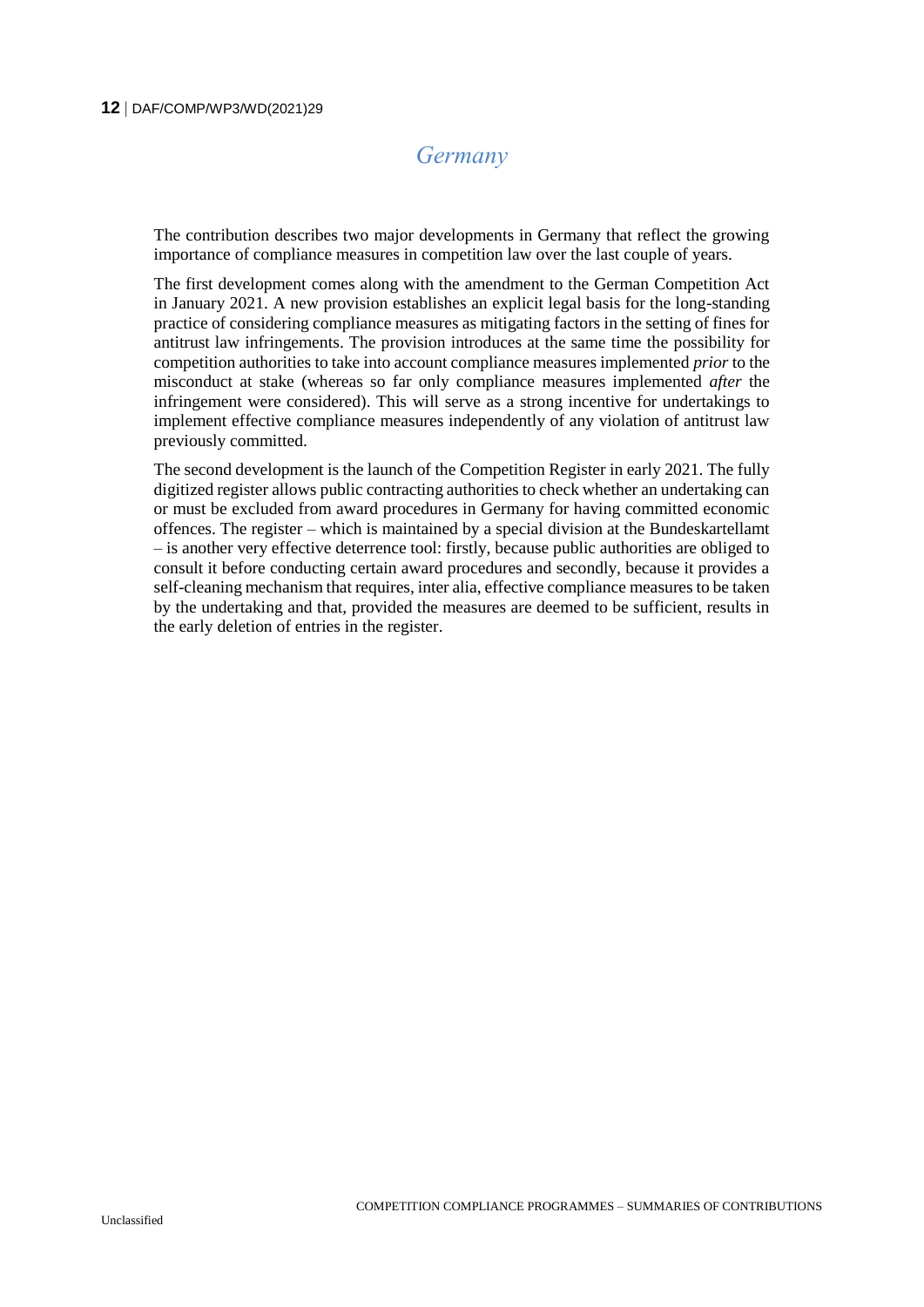# *Hong Kong, China*

<span id="page-12-0"></span>The Hong Kong Competition Commission (HKCC) has placed significant emphasis on active promotion of competition compliance since its establishment in 2013. In building and sustaining a robust competition regime, the HKCC considers advocacy and enforcement to have a critical and mutually reinforcing role. Enforcement is crucial to deter anti-competitive conduct, and advocacy is necessary to create a culture of competition law compliance within the business community.

HKCC's advocacy efforts encompass:

- Guidance to businesses to understand how competition law applies to their industry;
- The use of multi-channel advertising campaigns targeted at the general public; and
- The development of a training program to enhance the capability of local law firms to advise on competition law and implement competition compliance programmes.

HKCC's policies designed to increase the adoption of competition compliance programmes encompass two key elements:

- Imposing a requirement to implement a compliance programme on leniency applicants, as well as those cooperating with a HKCC investigation; and
- The possibility that a company's compliance activities will be taken into account as a mitigating factor when the Commission considers the penalty to recommend to the Competition Tribunal.

HKCC has also had experience of enforcement cases where the implementation of a competition compliance programme was one of the outcomes. Of particular note is the acceptance of commitments which require parties to enhance competition compliance including the appointment of an "Independent Compliance Advisor".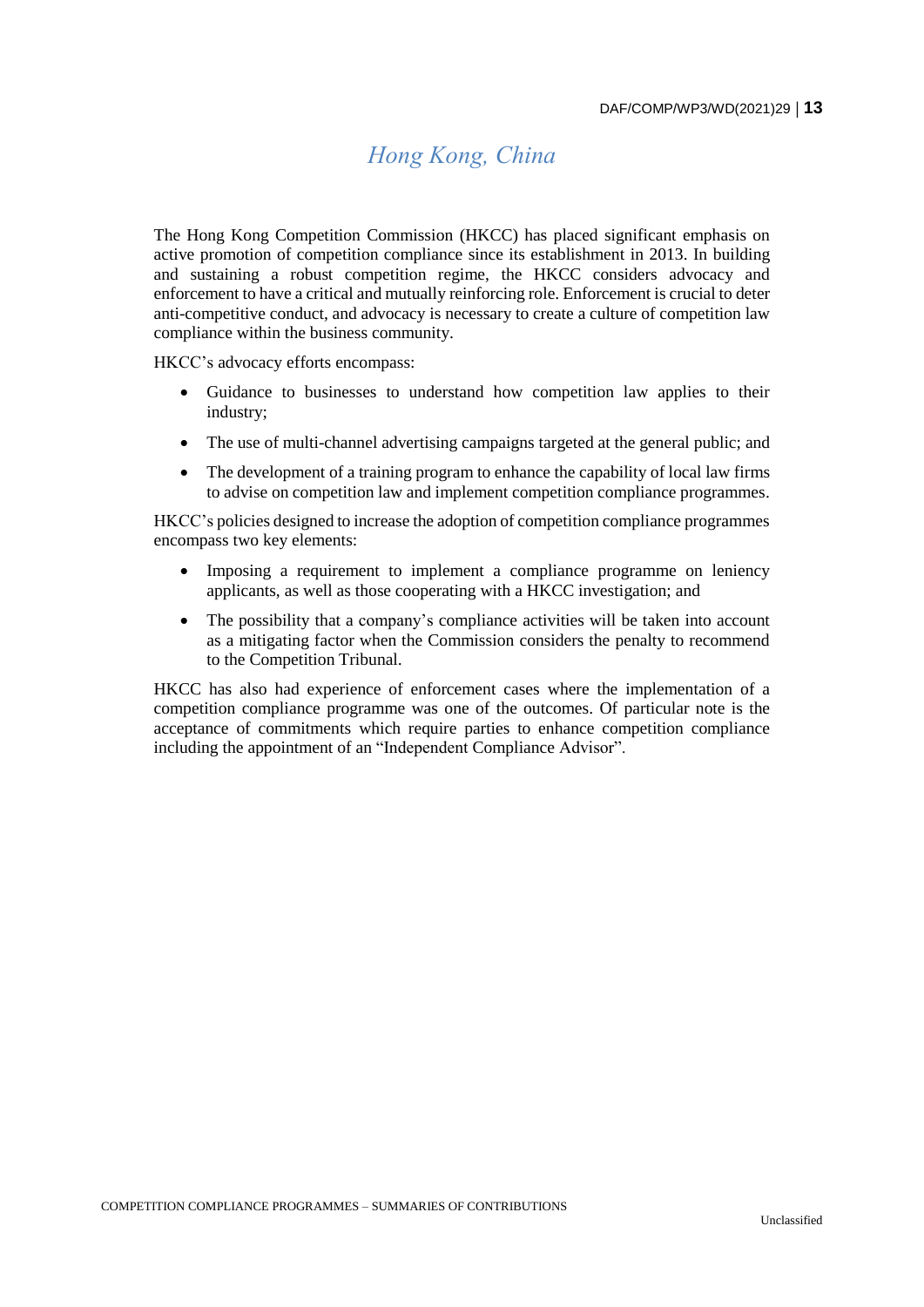# *Hungary*

<span id="page-13-0"></span>The Hungarian Competition Authority (hereinafter: GVH, or the authority) has been promoting the application of compliance programmes since 2012. The Competition Act provides the legal framework for the imposition of sanctions, and legally non-binding notices issued by the authority provide guidance to undertakings on the features of an effective compliance programme.

The GVH takes both ex ante and ex post compliance efforts of undertakings into consideration; however, ex ante compliance efforts represent a higher reduction factor. An ex post compliance programme cannot be accepted on a stand-alone basis; it may only be considered together with participation in the leniency policy, the settlement procedure and/or with proactive reparation.

The authority evaluates the compliance programmes of undertakings in its decisions, the strengths and weaknesses of which are then reflected in the amount of the granted fine reduction.

From 2017 to date (April 2021) there were 16 cases of restrictive agreements. In 10 of these cases, the concerned companiesimplemented compliance programmes. Due to their efforts, the undertakings benefitted from a total fine reduction of HUF 368 755 469. It appears that these reductions have decreased the likelihood of competition law infringements; according to the GVH's best knowledge, since implementing the programmes the concerned undertakings have not been involved in any new competition law infringements.

As far as debarment from participation in public tenders is concerned, in accordance with EU law, active cooperation with the GVH can also lead to what is known as self-cleaning in a procedure before the Public Procurement Authority. The GVH has been welcoming of the compliance programmes of larger companies that provide their subcontractors with compliance trainings and/or codes of compliance.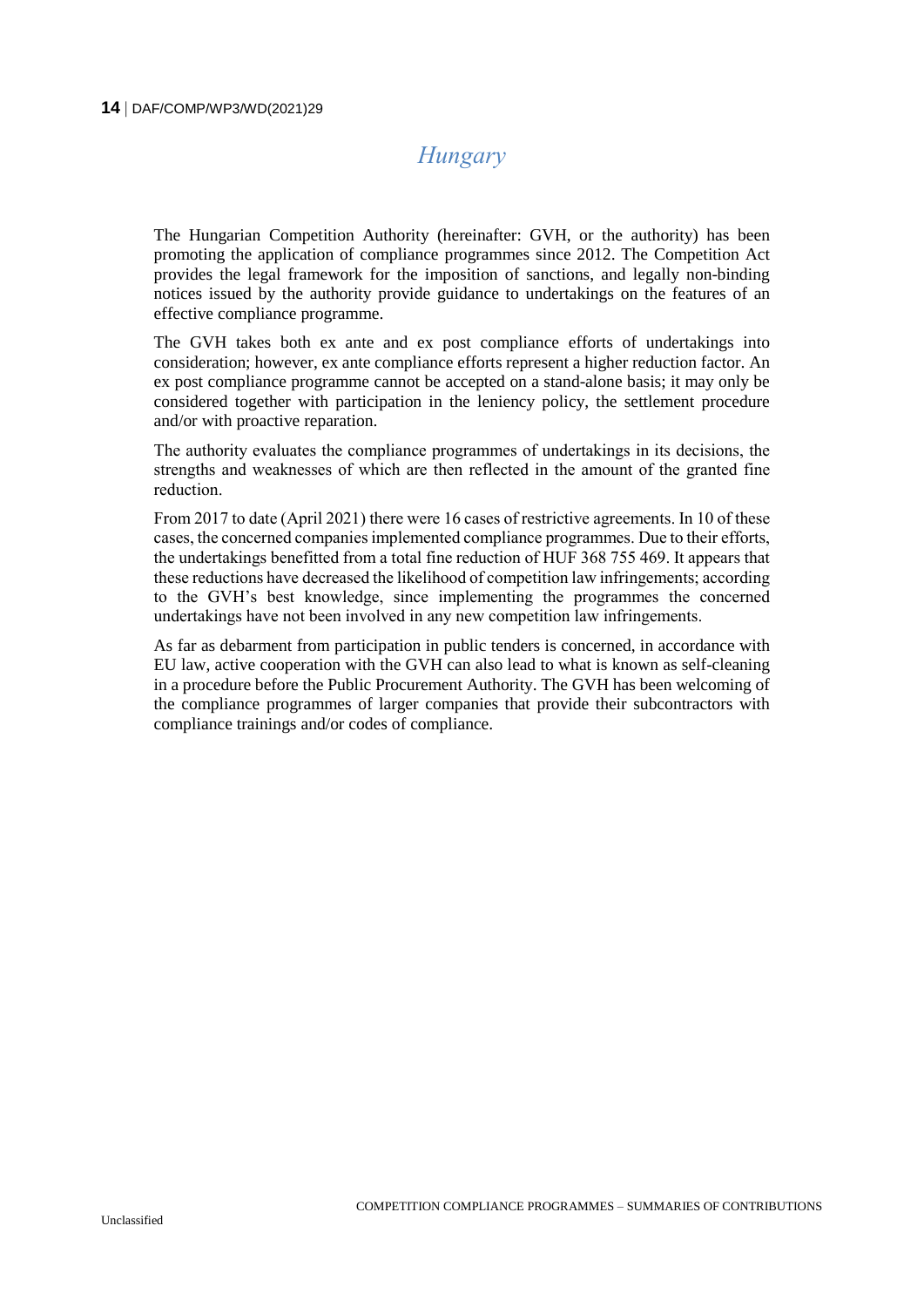#### *India*

<span id="page-14-0"></span>Competition Compliance Programmes (CCPs) have been core to competition enforcement in India. CCPs have been contemplated as non-invasive competition advocacy tool governed largely on the administrative side of the Competition Commission of India. The broad mandate of Section 49 of the Competition Act, 2002 facilitates designing of innovative and non-invasive programmes to instil compliance confidence amongst various stakeholders in India. Competition Advocacy has been an innovative approach of the Commission aiming to reduce the enforcement and compliance cost of competition regime in India. A non-invasive competition compliance not only reduces regulatory costs but also develops trust with stakeholders. Such an approach has helped the Commission in fulfilling its statutory duty to promote and sustain competition, eliminate practices having adverse effect on competition, protect the interests of consumers and ensure freedom of trade in the markets of India. In the last over 10 years period, competition advocacy in India has strived to build a culture of competition in markets through implementation of CCPs. It combines 'independent advocacy initiatives' with 'advocacy through enforcement orders of the Commission' for a wider reach and impact. This area dwells upon consistent experiment and innovation oriented approach deployed by the Commission.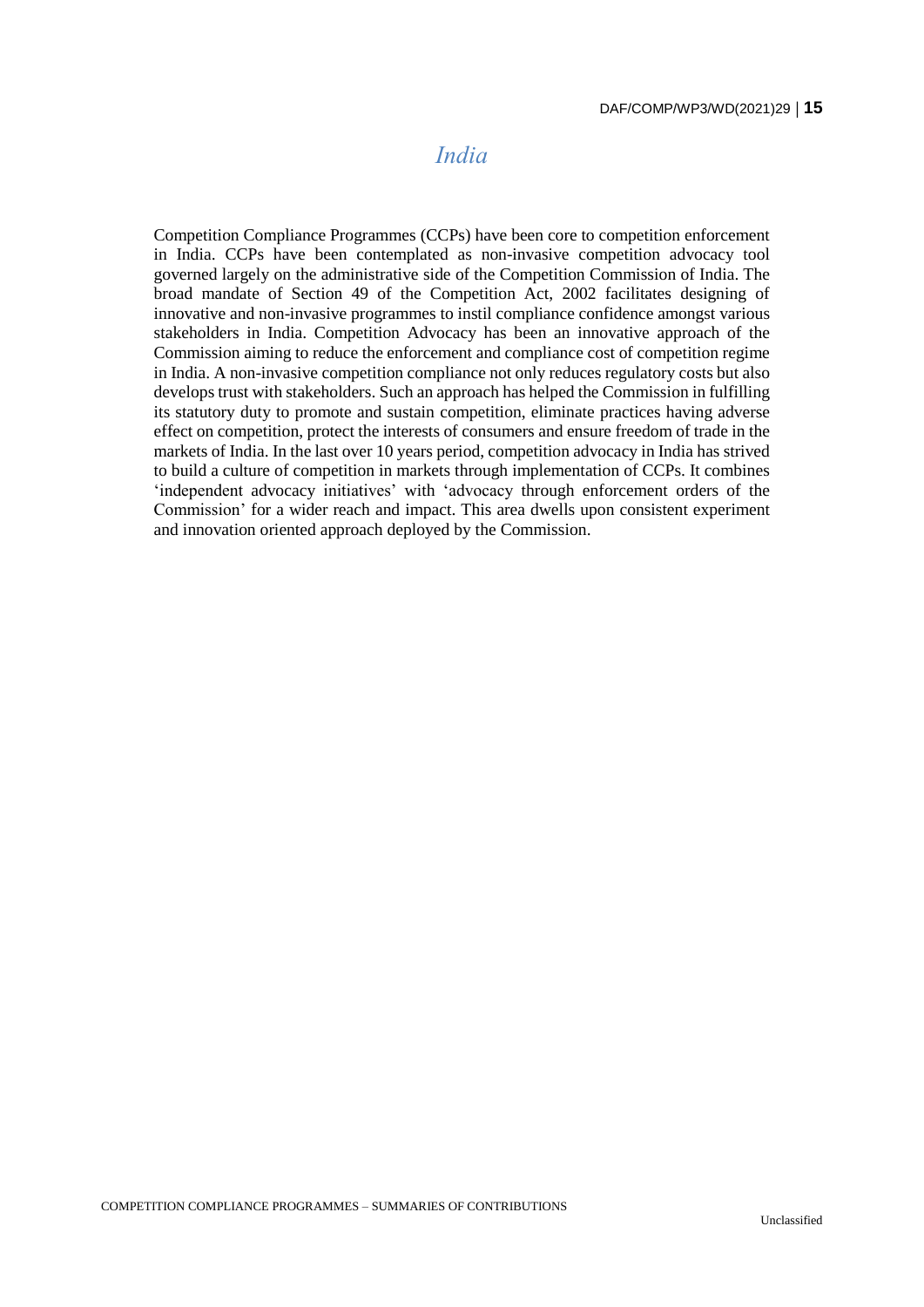### *Italy*

<span id="page-15-0"></span>In 2014, the Italian Competition Authority (AGCM) decided to consider the adoption of competition compliance programmes as one of the mitigating factors in setting sanctions for antitrust violations. This policy choice was taken as part of a broader commitment of the AGCM to promote a widespread competition culture, especially among SMEs which have historically shown a low awareness of competition law and principles.

In 2018, the Authority refined its approach by publishing detailed guidance on how to structure an effective antitrust compliance programme and its treatment in the context of an antitrust investigation. Moreover, this guidance can used as an advocacy tool to reach out the business community, beyond its application in antitrust investigations. This guidance introduces a number of features that characterise the Italian approach to competition compliance programmes.

In particular, the introduction of a system of reward thresholds strives to find a balance between the agency discretion and legal certainty, sending a strong signal to the business community about the Authority's commitment to predictability which, after a few years of practice, appears to have contributed to the promotion of this tool. The other important feature of the AGCM policy approach is the flexibility granted to the business community in designing their own compliance programmes, in absence of a specific template or standard sponsored by the Authority. Furthermore, this guidance strikes a balance in terms of incentives for companies between compliance programmes and leniency programmes.

A review of the AGCM practice between 2014 and 2020 showsthe application of a rigorous approach whereby, in order to be eligible for the reward, companies had to demonstrate the effectiveness and credibility of their compliance programme by producing evidence of an effective and concrete implementation of antitrust best practices.

While a quantitative assessment of the effectiveness of the Authority's approach with respect to compliance programmes is a challenging task, some qualitative considerations appear to support the conclusion that the 2018 Compliance Guidelines are achieving the objective of improving companies' design and implementation of effective compliance programmes and, more generally, of raising awareness of competition law principles and infringements.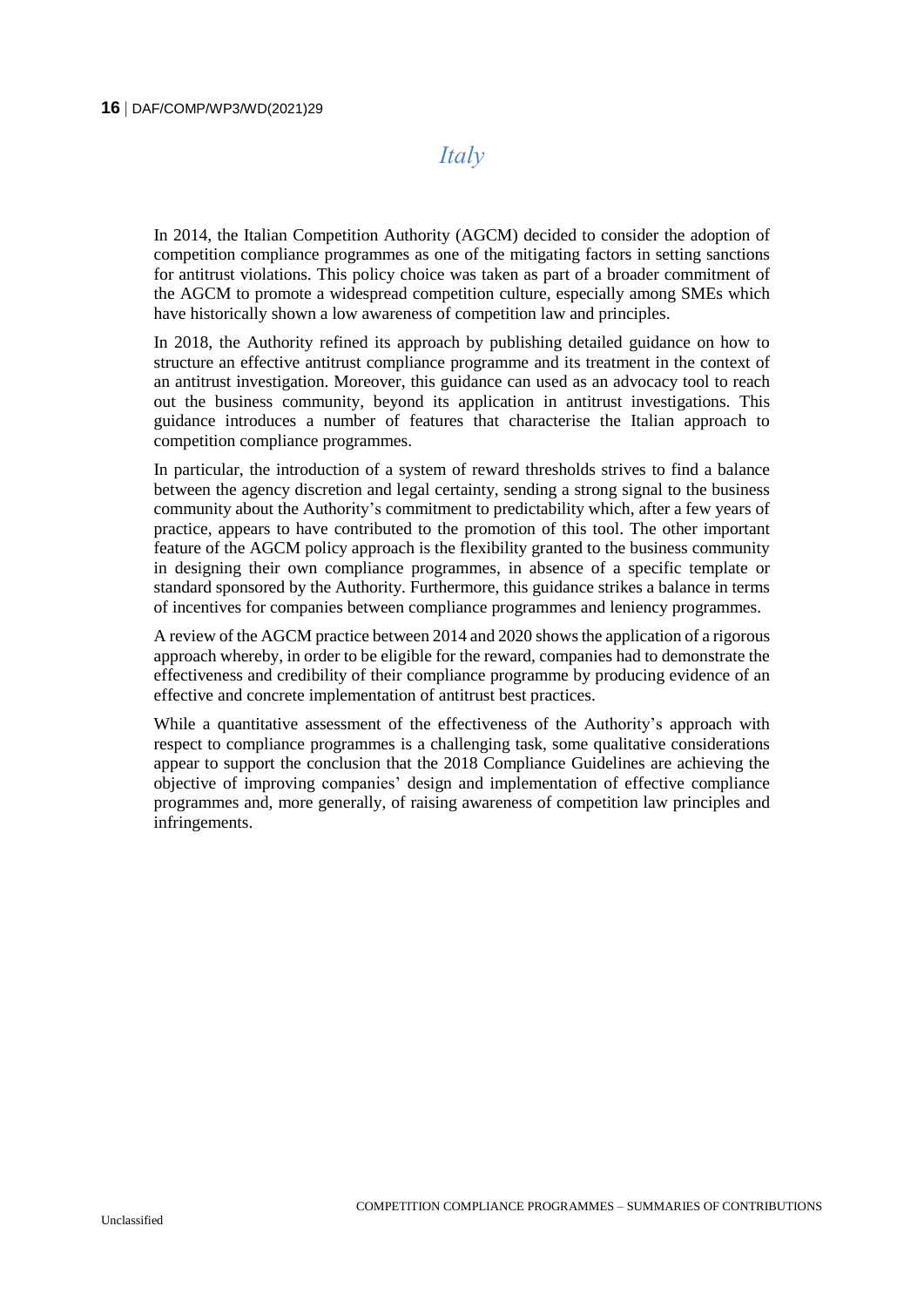## *Japan*

<span id="page-16-0"></span>The Japan Fair Trade Commission (hereinafter referred to as the "JFTC") has strengthened its enforcement power against violations of the Antimonopoly Act (hereinafter referred to as the "AMA") in the amendments of the AMA to date, by increasing the surcharge calculation rate and by other means, aiming to enhance its deterrent power against violations of the AMA. In addition, the introduction of the leniency program in the amendments of the AMA in 2005 has allowed enterprises to be granted reduction of or immunity from surcharges in case they voluntarily report the facts of the AMA violations to the JFTC. The leniency program has enabled enterprises to cooperate with the JFTC in fact-findings and contributed to the efficient removal of violations.

Enterprises and trade associations (hereinafter referred to as "Enterprises") that commit a violation of the AMA can also be subject to sanctions based on laws and regulations other than the AMA. For example, Enterprises that engage in bid rigging and found to have committed violations of the AMA can be charged penalties by the public procurement bodies that have been harmed by the bid rigging. In addition, there is an increasing risk that the executives of enterprises involved in a violation of the AMA are pursued their liability in a shareholder lawsuit.

Against the backdrop of the above mentioned situation, the need for Enterprises to establish an effective AMA compliance system to prevent and withdraw from the AMA violations is increasing.

Furthermore, the recent introduction of the commitment procedure and the reduction system for cooperation in investigation, one of which key elements is the AMA compliance, encourages enterprises to establish an effective system for the AMA compliance including internal control system.

This contribution paper, focusing on the AMA compliance based on the institutional developments concerning the AMA, (1) outlines the sanctions against violations of the AMA that have led to the improvement of the AMA compliance awareness of Enterprises, (2) introduces the efforts of Enterprises regarding the AMA compliance, and (3) refers to the meaning and the significance of the AMA compliance in the commitment procedure and the revised leniency program introduced in the recent amendments of the AMA.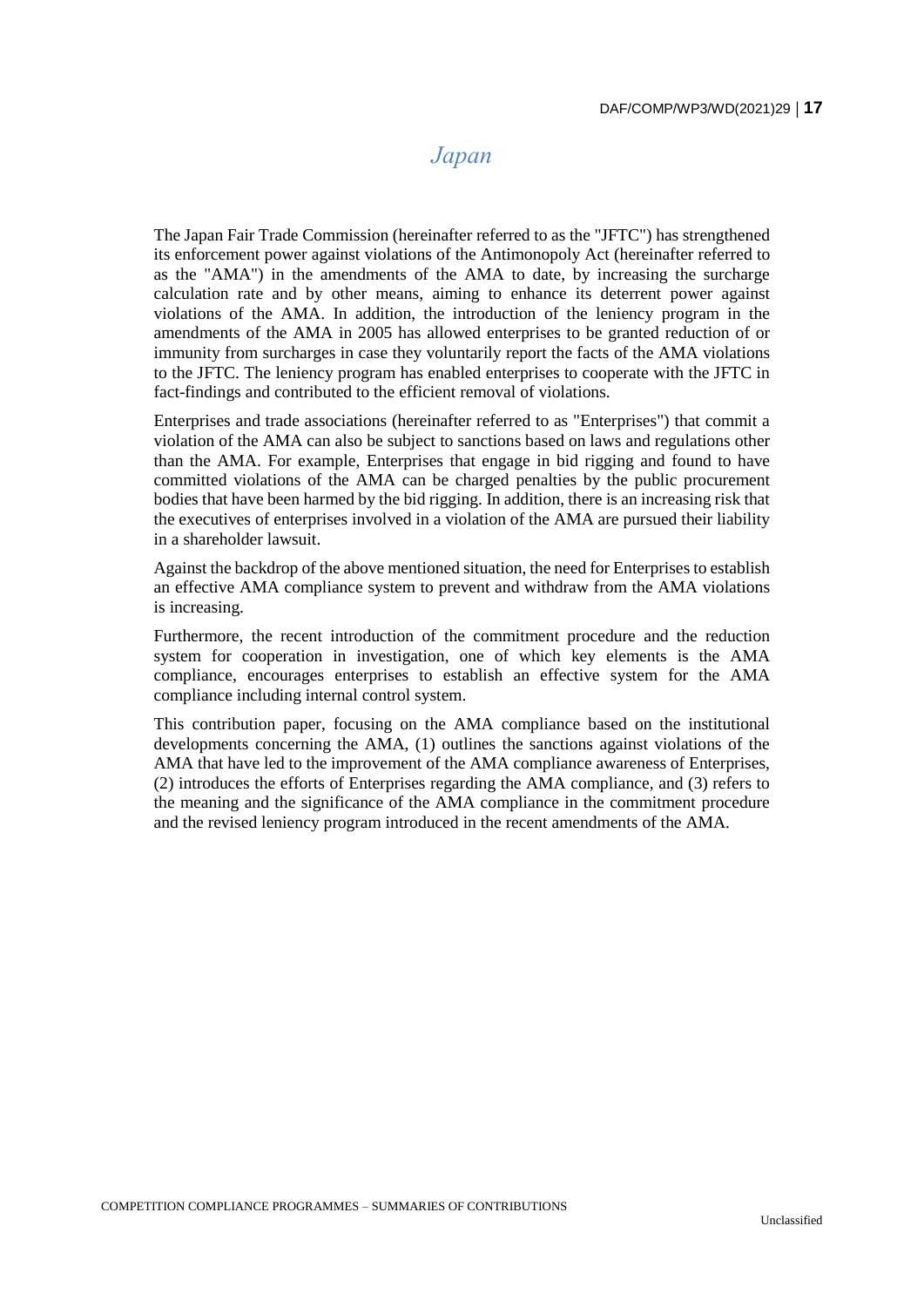#### <span id="page-17-0"></span>**18** DAF/COMP/WP3/WD(2021)29

# *Korea*

The Korea Fair Trade Commission has been operating the Fair Trade Compliance Program (CP) since 2001 to promote voluntary compliance with the Monopoly Regulation and Fair Trade Act (MRFTA) by companies.

Considering that CPs can make companies lower the risk of violations of the law and reduce the administrative costs of investigations, the KFTC has encouraged companies to introduce CPs by giving incentives such as reduction in administrative fines.

Afterwards, some companies have introduced CPs in a perfunctory manner just for the incentives. In order to address such a problem, the CP rating system was introduced in 2006, and different incentives were offered based on companies' evaluation results of CPs. From 2014, granting a reduction in administrative fines was discontinued in response to the criticism that it is inappropriate to offer this kind of incentive without a legal basis to companies.

This year marks the 20th anniversary of the introduction of CPs in Korea. In the early days, the KFTC's policy focused on introduction and promotion of CPs, but now its focus is on the establishment of best practices and effective operation of CPs.

Recognizing that there have been limitations to a stable operation and spread of the CP due to absence of applicable provisions under the Monopoly Regulation and Fair Trade Act, the KFTC is pushing ahead with measures to set out provisions for policy, the CP rating system, and incentives for companies with high ratings within the MRFTA.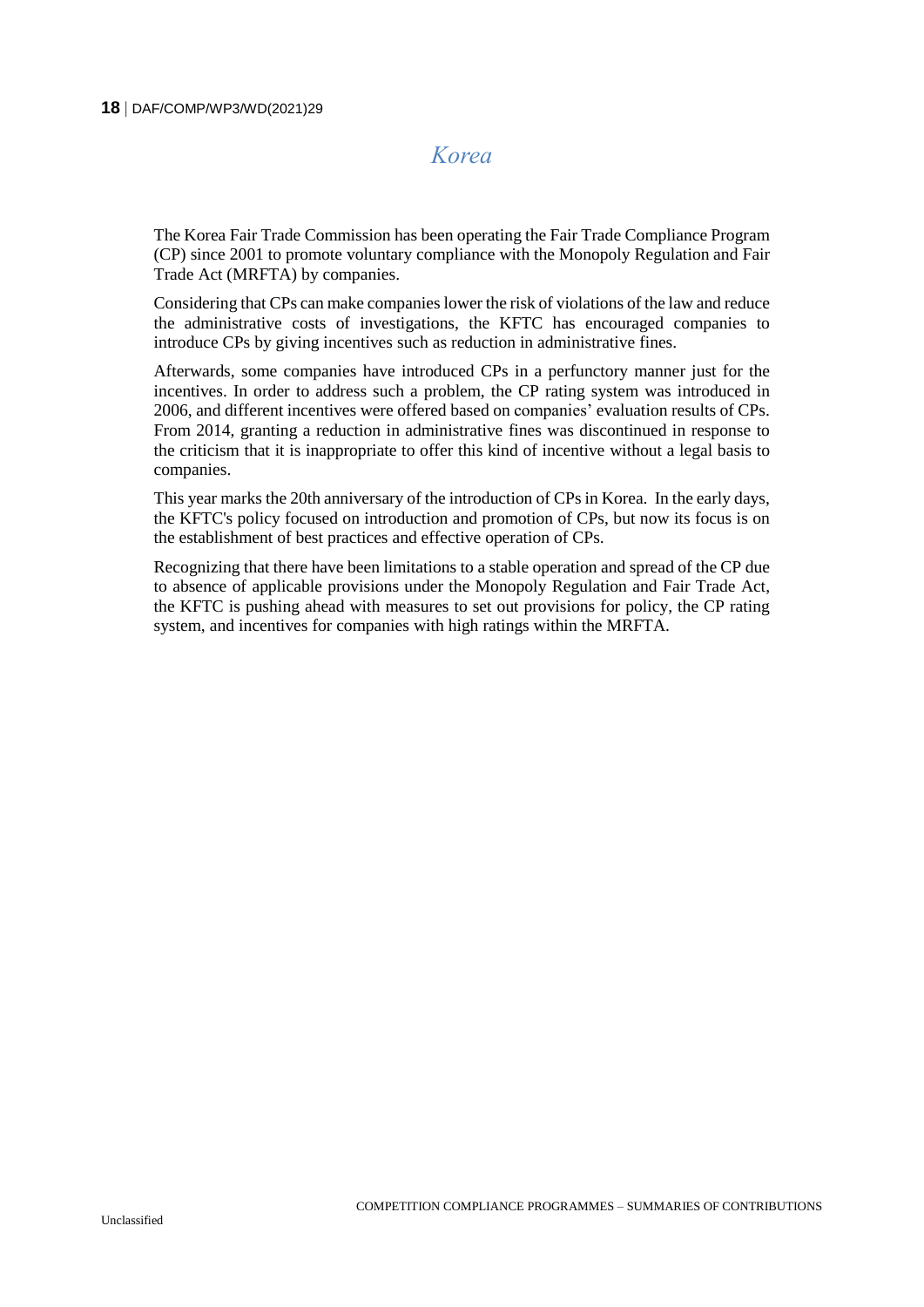### *Latvia*

<span id="page-18-0"></span>The Competition Compliance Programme developed by the Competition Council aims to increase the knowledge of the company's employees about competition law and thus protect the company from the implementation of possible infringements. The Competition Compliance Programme is a tool to prevent the risk of a company violating competition law, especially the widespread prohibited agreements.

For companies that have been fined and banned by the Competition Council – by fulfilling specific requirements, incl. Implementation of the Competition Compliance Programme, a company can receive Competition Council's positive opinion and restore its lost credibility after infringement. In its turn, after Competition Council's positive opinion, the procuring entity may decide whether to allow the company to participate in the procurements organized by it. Restoration of credibility is provided for in [Article 43 of the Public](https://likumi.lv/ta/en/en/id/287760-public-procurement-law)  [Procurement Law.](https://likumi.lv/ta/en/en/id/287760-public-procurement-law)

The Competition Council promotes compliance with competition law not only through the Competition Compliance Programme, but also indirectly raises the issue in other ways. In 2020, the Competition Council prepared [a self-assessment tool](https://ej.uz/parbaudiuznemumu) for entrepreneurs, so that they could verify in an easy manner, whether they have not engaged in a prohibited agreement with competitors or so-called cartels due to their negligence or lack of knowledge. The self-assessment tool for mitigation of cartel risks is available both in printed format to be distributed to entrepreneurs in seminars and electronically: [https://ej.uz/parbaudiuznemumu.](https://ej.uz/parbaudiuznemumu)

In addition, the Competition Council promotes the observation of competition law informally, for example, through the strategic and [educational role game "Cartel",](https://www.kp.gov.lv/en/media/9077/download) in which participants can play the role of honest and dishonest entrepreneurs, simulating cartel negotiations, understand the consequences of cartels. Participants get informed about both the Leniency programme and the opportunity for entrepreneurs to develop a Compliance Programme in time to avoid being on the list of offenders.

The Competition Council's experts also educate entrepreneurs in the institution's podcast ["Podcast about](https://www.kp.gov.lv/lv/podkasts-par-konkurenci) competition" about the application of the competition law practice and topicalities.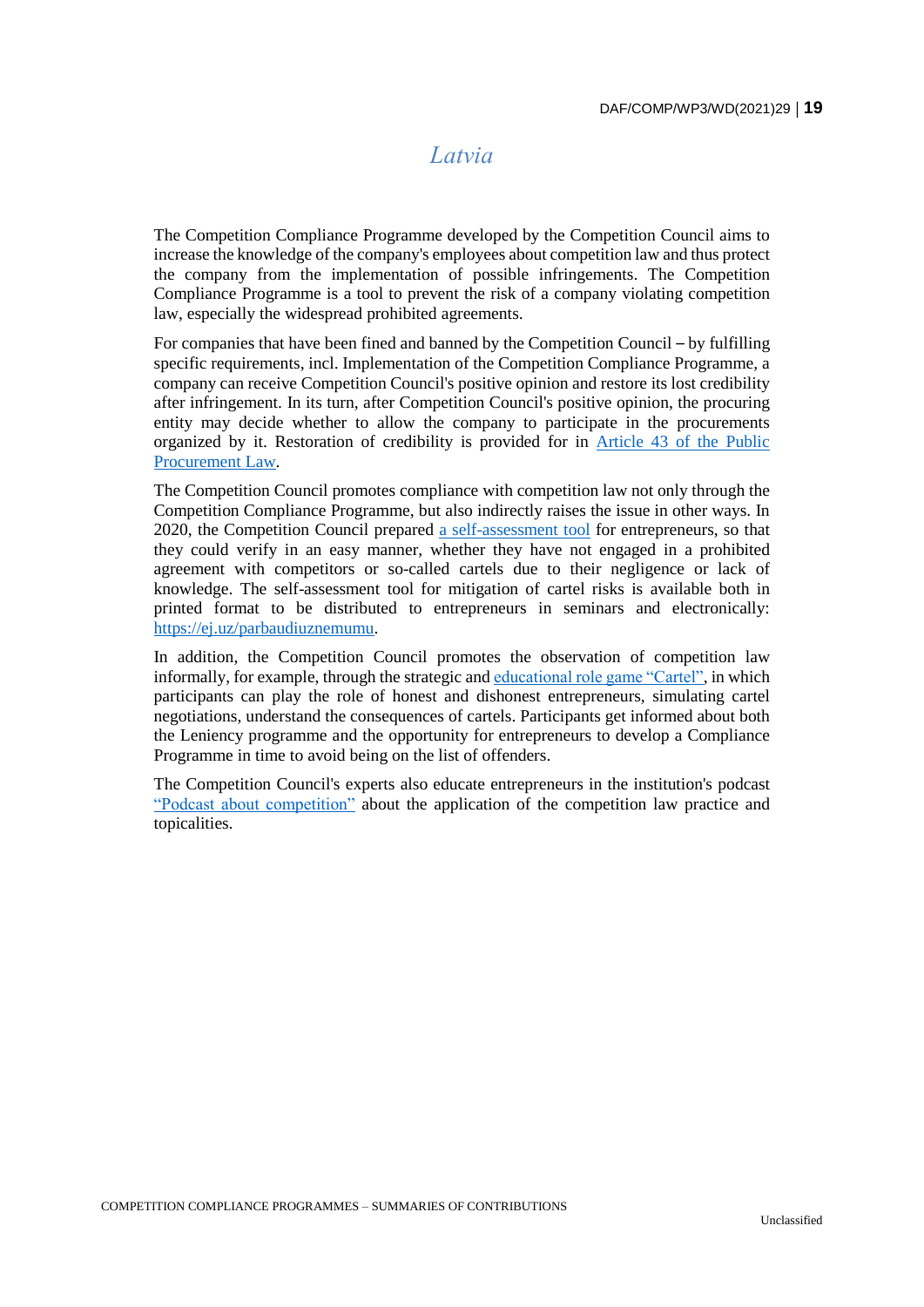## *Mexico*

<span id="page-19-0"></span>The Federal Economic Competition Law (LFCE) does not expressly recognize or mention compliance programs as a factor that may be considered in any of its enforcement proceedings. Therefore, this contribution focuses on the Commission's advocacy efforts regarding LFCE compliance. Through its advocacy powers, the Federal Economic Competition Commission (COFECE) actively promotes the design and implementation of compliance programs, with the aim of generating awareness and observance of the LFCE. This contribution describes COFECE's advocacy efforts to disseminate its Recommendations for complying with the LFCE, to participate in and organize online training and outreach activities on compliance and to implement institutional collaboration with other actors or authorities in this area. Finally, the contribution briefly explores the topic of debarment and its possible role as an incentive for companies to comply with the LFCE if it were to be included as a sanction for individuals who engage in bid rigging.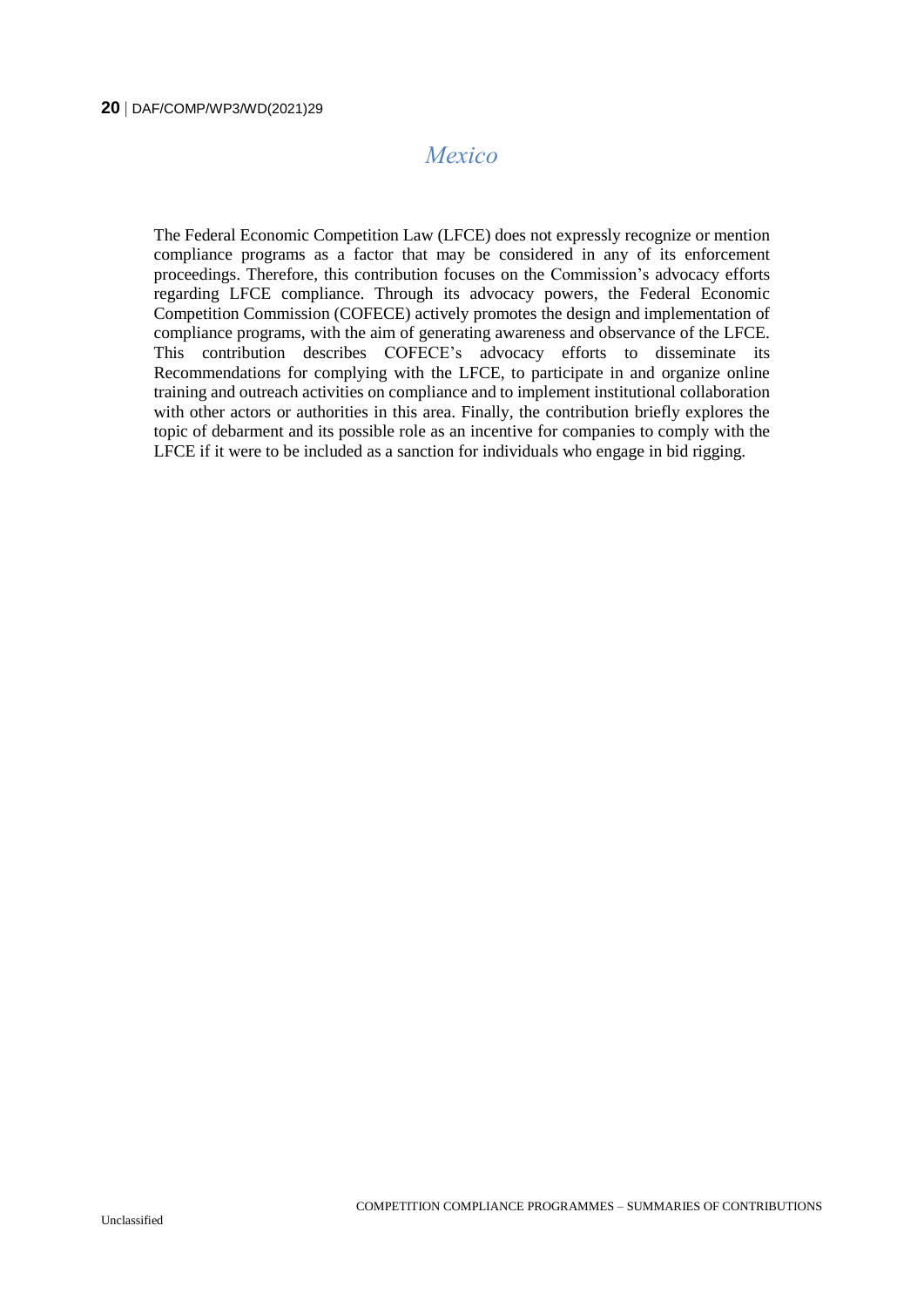#### *Peru*

<span id="page-20-0"></span>The National Institute for the Defense of the Competition and the Protection of the Intellectual Property (Indecopi), as the Peruvian Competition Agency, has invested important efforts in promoting a culture of compliance with competition rules in the market.

Within the enforcement of the Peruvian Competition Law, the Commission for the Defense of Free Competition of Indecopi does not only focus on sanctioning those anticompetitive conducts that take place in the market, but also plays an important role in preventing their occurrence in the future. To do so, in many cases Indecopi has ordered the infringing companies to implement competition compliance programs for a specific period.

Likewise, if a party wishes to achieve the early termination of an administrative proceeding in which it is being investigated through a settlement, the Peruvian Competition Law allows to do so by offering commitments to implement effective remedies to offset the effects of the infringing conduct in the market, such as the implementation or improvement of its competition compliance program, amid others.

In line with the aforementioned, Indecopi has not only sought to promote competition compliance through sanctioning procedures within the enforcement of the Peruvian Competition Law but has also advocated for self-regulation policies in the market, encouraging companies to implement best practices to successfully comply with competition rules. In fact, in 2020, Indecopi published the "Guidelines on Competition Compliance Programs", which serves as a guiding document that contains recommendations to undertakings interested in implementing or improving an effective competition compliance program.

However, one of the most important and innovative aspects that Indecopi addressed in the "Guidelines on Competition Compliance Programs" has been the possibility to grant a reduction of the applicable fine if an infringing party demonstrates it has an effective competition compliance program, as a means to incentivize companies to comply with competition rules.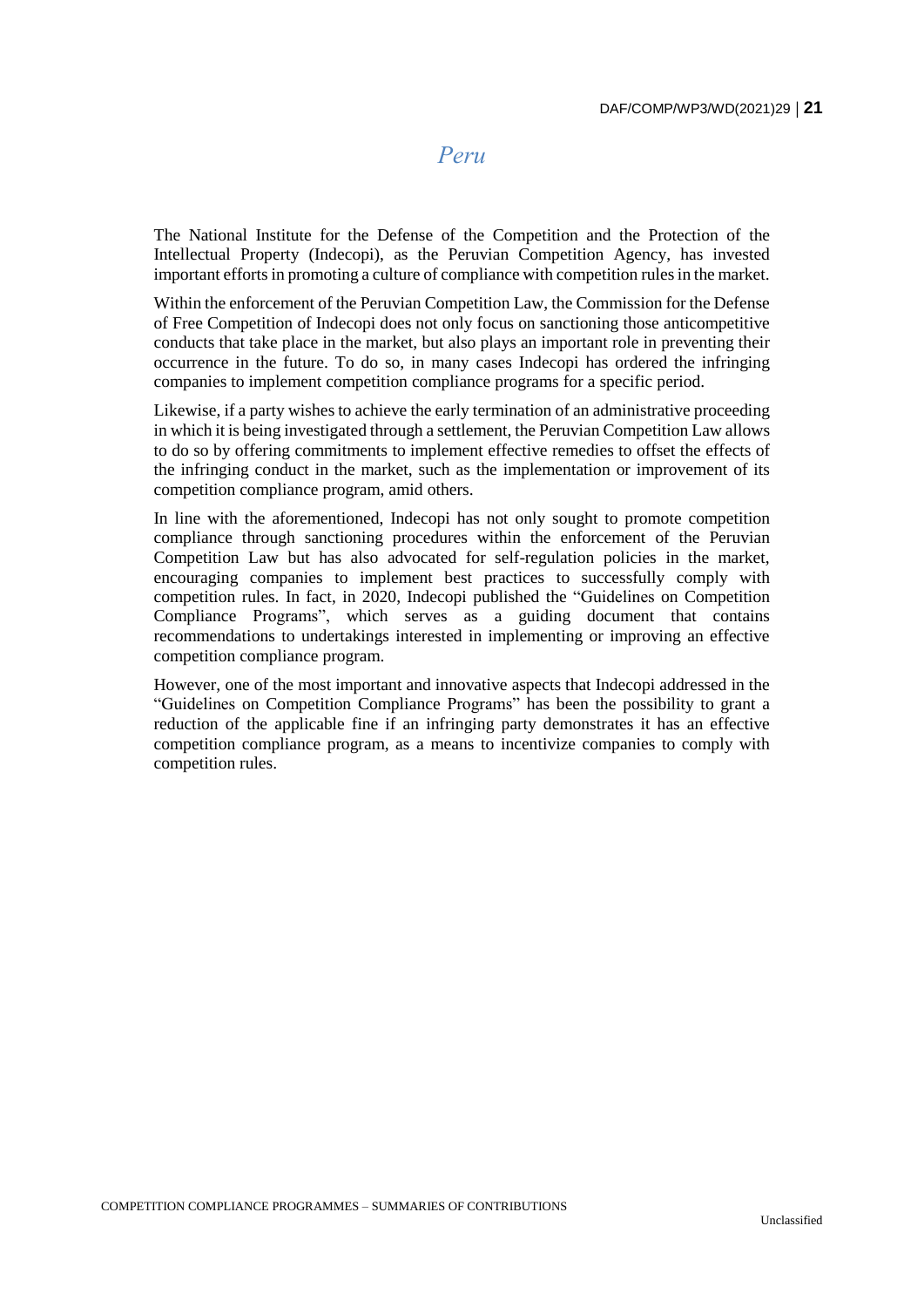# *Romania*

<span id="page-21-0"></span>This presentation will lead you through the legislative framework in Romania concerning compliance matters in competition law, ranging from a short history of the first provisions introduced in 2011 to further practice developments, for an insight of the developments in this field. Then, the focus will be on the Romanian Competition Council's efforts to promote a compliance approach in the business environment starting from the three guides drafted and published by the authority – an action meant to make compliance familiar to the undertakings and the general public, stressing the importance of prevention and making the competition rules known. Afterwards, we will inquire whether there is any link between compliance and rehabilitation, by means of some examples and in the end, we will get straight to a short conclusion.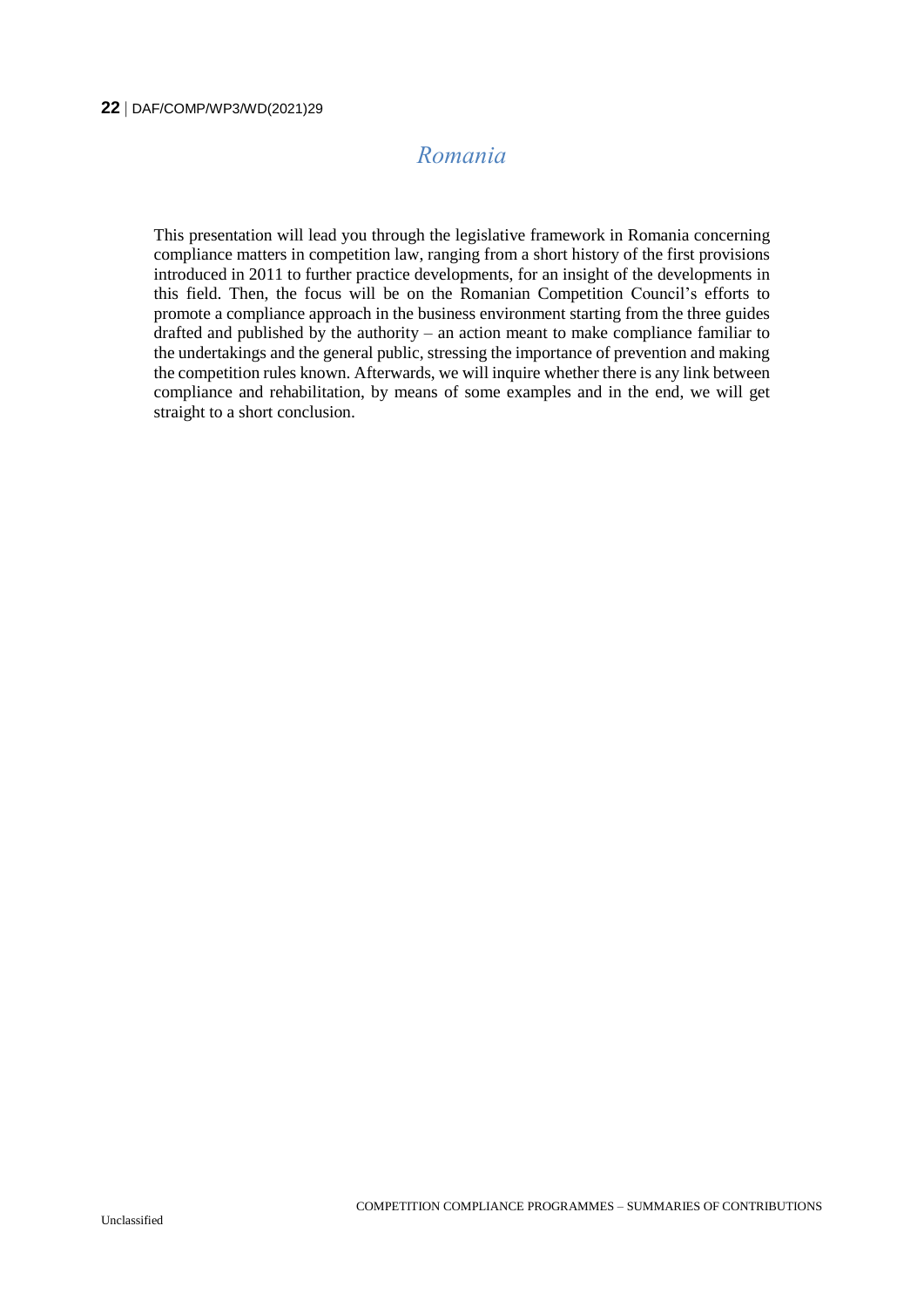# *Russian Federation*

<span id="page-22-0"></span>The State is interested in reducing violations of antimonopoly legislation, since the negative consequences of such violations may be so significant that it may be impossible to restore competitive conditions in certain commodity markets.

One of the most effective ways to prevent violations of antimonopoly legislation is the application by authorities and business entities of antimonopoly compliance  $-$  a system of internal compliance with the requirements of antimonopoly legislation.

The Decree of the President of the Russian Federation of December 21, 2017 No. 618 "On the main directions of state policy for the development of competition"1 provides for the need to stimulate business entities that introduce a system of internal compliance with the requirements of antimonopoly legislation.

It should be noted that antimonopoly compliance certainly contributes to increasing the level of lawfulness of the activities of business entities in the commodity markets, creates additional incentives for business entities to take measures to prevent violations of antimonopoly legislation, and is necessary to reduce the risks of negative consequences for the business entities itself.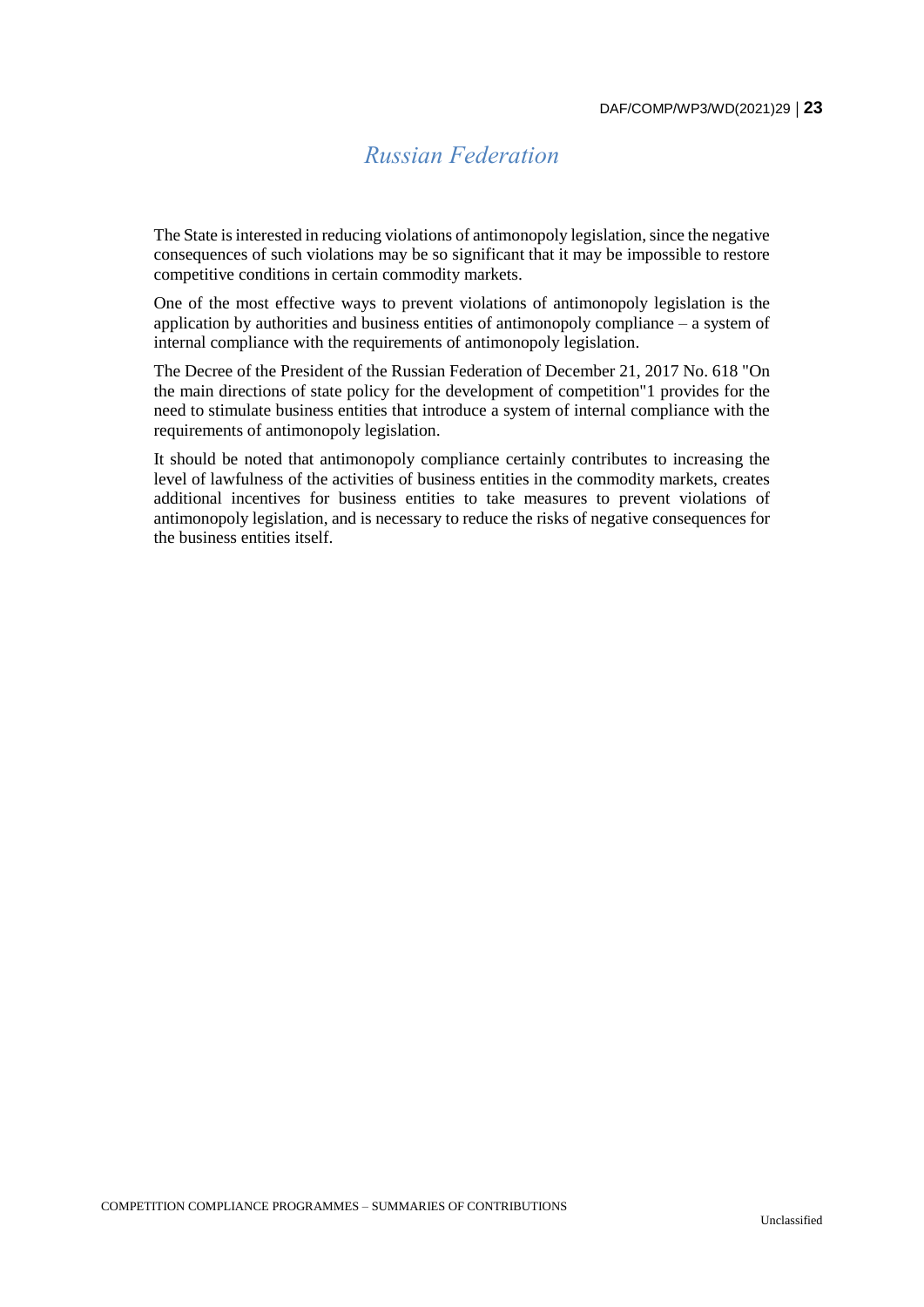### *Spain*

<span id="page-23-0"></span>CNMC's efforts to promote a culture of competition compliance are multifaceted.

From the point of view of competition enforcement, one of the tools authorities can use to increase overall compliance is to credit specific efforts in this area on the part of the companies. Incentives may entail, for example, reductions of possible fines if an infringement finally occurs despite all the controls and efforts displayed or even avoid the public procurement prohibition or debarment measures which may eventually be imposed. However, it is important to recognise only the effectiveness of compliance efforts that show a true commitment, as opposed to the so called "cosmetic compliance programmes". From the CNMC's point of view, such true commitment implies adopting good reactive measures when faced with an antitrust infringement, for example, reporting the infringement, collaborating with the CNMC, acknowledging the facts, adopting disciplinary measures towards non-collaborative managers, etc.

As regards competition advocacy, different initiatives are enacted. Firstly, the general communication policy on CNMC's work through traditional and innovative media in order to increase awareness of the benefits of competition and compliance (and the costs of noncompliance). Secondly, general advocacy to disseminate the culture of competition among relevant stakeholders and the general public. Thirdly, specific efforts in the area of public procurement, which are key to detect potential misbehaviour (with implications beyond competition, touching public finance and transparency), increasing deterrence. Fourthly, targeted advocacy efforts (mostly through market studies and regulatory reports) in specific sectors where competition concerns may appear. Finally, through other initiatives to increase awareness and knowledge, e.g., in the quantification of damages of anticompetitive conducts.

This contribution by the Spain's National Commission for Markets and Competition1 (CNMC) addresses the subject of the roundtable on the "Competition Compliance Programmes", to be held in the June 2021 meeting of the Working Party No.3 (WP3).

It is structured as follows. The first section deals with the relation between competition enforcement and compliance, assessing the role of compliance programmes and policies. The second section addresses the role of advocacy in promoting a culture of competition and compliance. The third section concludes with the main takeaways.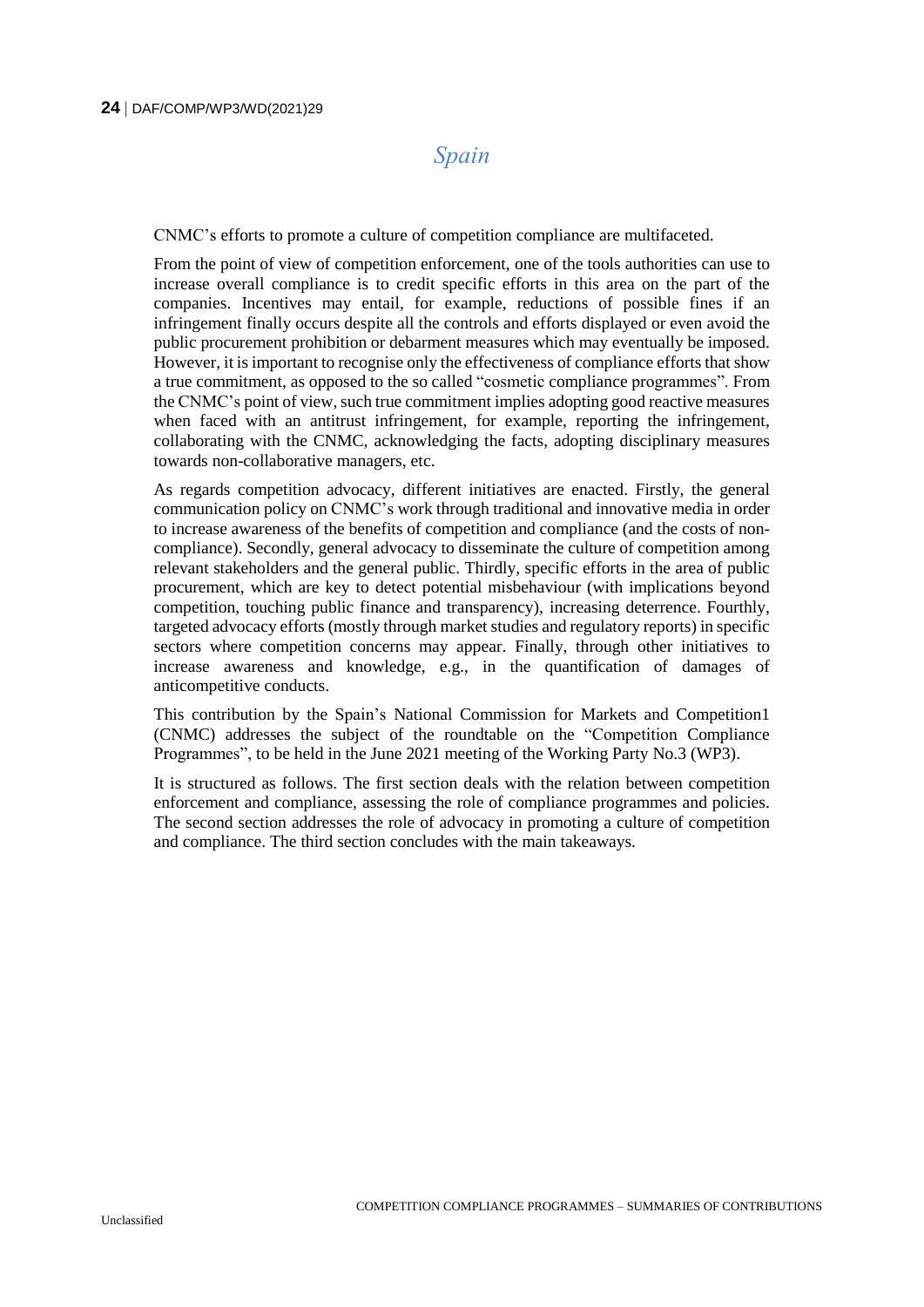# *Chinese Taipei*

<span id="page-24-0"></span>To increase businesses' general knowledge of antitrust laws, and prevent domestic firms from unknowingly infringing foreign competition laws, since 2010 the Chinese Taipei Fair Trade Commission (hereinafter referred to as the "CTFTC") has taken a more proactive approach to foster businesses to develop their own internal competition compliance regimes, such as publishing the "Guidance for Enterprises' Drafting of Antitrust Compliance Programmes" and the "Code of Conduct for Antitrust Compliance of Enterprises", or consider competition compliance as part of their legal compliance systems. In addition to responding to inquires from private businesses, the CTFTC's initiatives on competition compliance aim to equip domestic firms with adequate knowledge of competition laws in Chinese Taipei and other jurisdictions in order to avoid any infringements and their potential losses. A "by-product" of the CTFTC's initiatives is that these programmes are conducive to the overall reputation of Chinese Taipei-based firms with a global presence as they are able to compete with their rivals in a legally compliant manner. The 2018 survey results showed that most companies have gained a good understanding of the said Compliance Guidance and the Code of Conduct. Only less than 10% of companies responded that they did not understand the content regarding competition compliance.